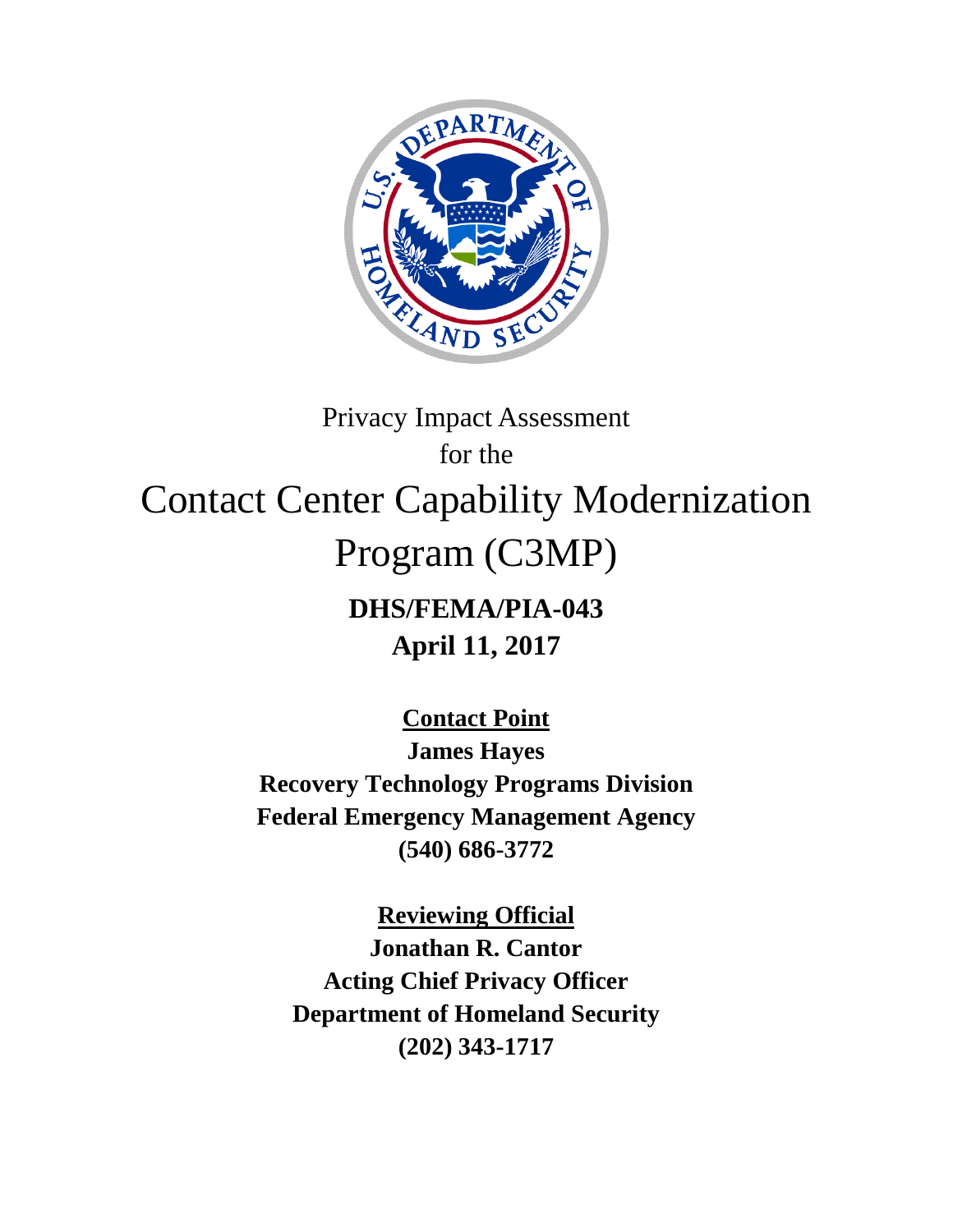

Privacy Impact Assessment DHS/FEMA/PIA-043 Contact Center Capability Modernization Program Page 1

## **Abstract**

The Department of Homeland Security (DHS) Federal Emergency Management Agency (FEMA), Office of Response and Recovery (ORR), Recovery Directorate, Individual Assistance (IA) Division, Recovery Technology Programs Division (RTPD) operates the Contact Center Capability Modernization Program (C3MP) system. The C3MP is a contact center management system designed to provide high quality support services to disaster survivors requesting assistance under the Robert T. Stafford Disaster Relief and Emergency Assistance Act (Stafford Act) during Presidentially-declared disasters. It also provides FEMA the capability to evaluate employee and contractor performance when responding to applicants' calls in order to provide improved customer service. FEMA is conducting this Privacy Impact Assessment (PIA) because the C3MP captures personally identifiable information (PII) about applicants to provide status updates regarding their disaster applications. The C3MP also gathers data about FEMA employees and contractors to monitor and enhance the quality of service provided by FEMA.

## **Overview**

FEMA Office of Response and Recovery (ORR) Directorate, Individual Assistance (IA) Division's Recovery Technology Program Division (RTPD) operates the Contact Call Center Management Program (C3MP). C3MP processes applicant calls FEMA receives via the toll-free assistance numbers available to the public. Disaster applicants call FEMA for various reasons, including inquiring on the status of applications, updating their application information, or completing a customer service assessment. C3MP provides FEMA call centers the capability to: route disaster applicant calls to the appropriate destination; manage employees for calls center and auxiliary disaster duties; and manage call recording for the quality assurance of employees and training.

As part of a modernization effort of the FEMA call centers, C3MP consolidates the function of and replaces 3 existing systems:

- 1) Advanced Call Center Network (ACCN) ACCN provides the intelligent routing of applicant calls to ensure quality support services to callers;
- 2) Electronic Work Force Management (eWFM) The eWFM manages the call center workforce and performance by providing forecasting, scheduling, and tracking of duties to ensure the call centers are appropriately staffed; and
- 3) Quality Assurance Recording System (QARS) The eWFM provides call centers a means to evaluate call center employee and contractor by recording calls and screen shots.

The C3MP platform is comprised of and uses three core components.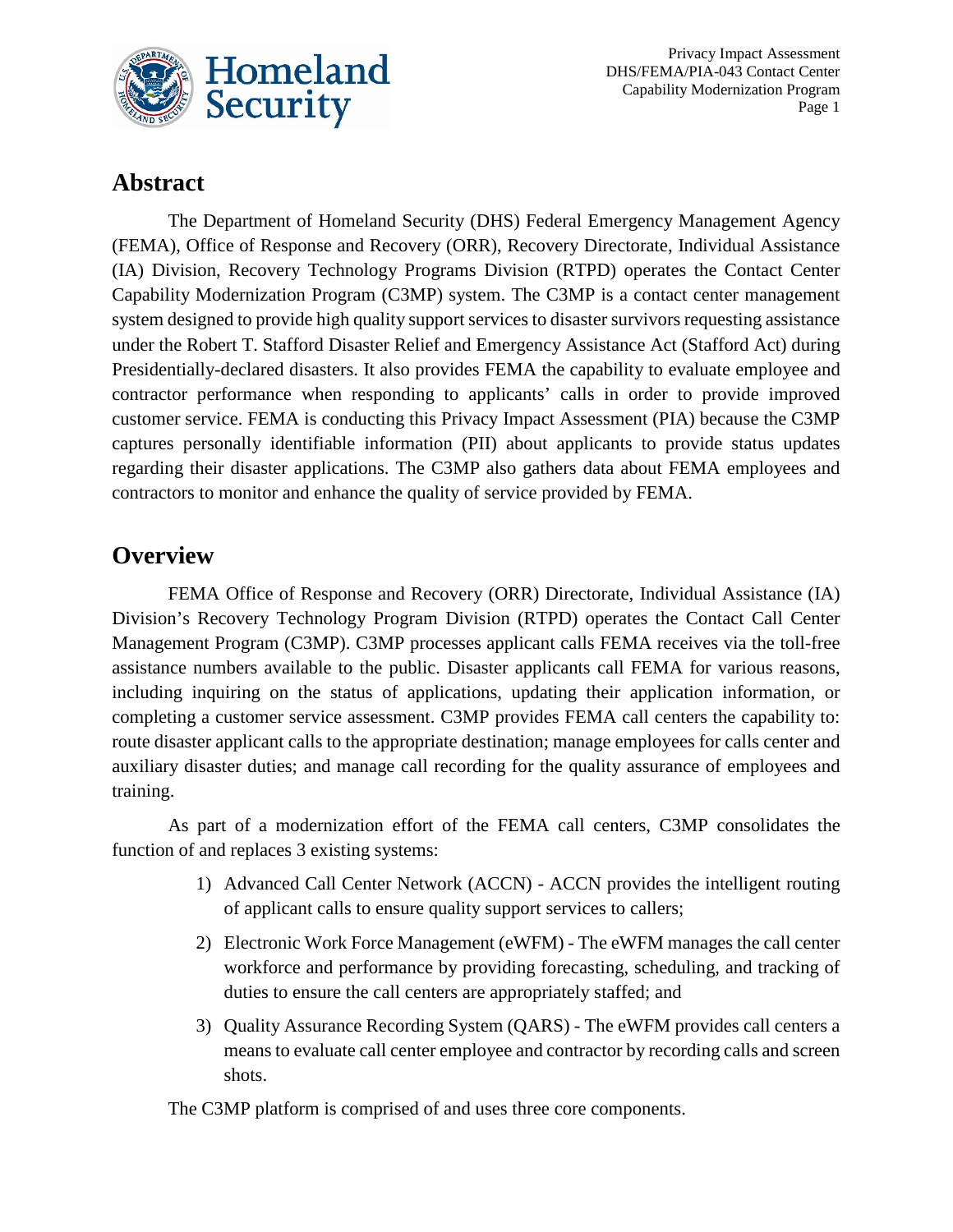

#### 1. Inter-Exchange Carrier (IXC) 800 Network

IXC 800 Network is the 1-800 service and interactive voice response (IVR) component of C3MP. The IVR enables the call centers to determine applicant requirements by using touch-tone recognition. The IVR delivers automated messages to the caller and interacts with the FEMA Individual Assistance  $(IA)$  System<sup>[1](#page-2-0)</sup> database for self-help requests that provide status information without agent interaction. The Operational Data Store  $(ODS)^2$  $(ODS)^2$  is the system that updates the IA database nightly. This update provides the applicant with a current status. The IVR collects information from applicants in order to provide verification for self-help automatic status. Some examples of this information are: date of birth and Registration ID.<sup>[3](#page-2-2)</sup>

#### 2. Consolidated Interaction Center (CIC)

CIC desktop software applies established business rules to the call center management. These include: hours of operation; disaster specific guidelines; and expected caller delay settings. This function helps determine the best way to route the applicant's call based on: the keypad options the applicant chooses; the established business rules; and what call center has an available Human Services Specialist (HSS). HSS personnel are live call center operators who are either FEMA employees or contractors.

3. Workforce Optimizer

Workforce Optimizer provides workforce management capabilities, such as call volume forecasting, work schedule generation, and associated reports. The Workforce Management function collects information from FEMA employees and contractors, such as name, email address, and network user ID, to allow case workers or supervisors to review prior phone conversations. This allows a history to be maintained containing the identity of the agent who assisted an applicant, notes to help an agent who accepts a follow-up call, and for quality assurance reviews.

#### Voice and Screen Recording

C3MP records 100% of all incoming and outgoing calls to and from FEMA's designated disaster assistance helplines, customer satisfaction assessment responses, and internal lines used for HSS support by National Coordination Team Assistance Group (NCT AG). FEMA may reduce this percentage during times of extremely high call volumes. Voice recordings are initiated when:

<span id="page-2-2"></span>[https://www.dhs.gov/xlibrary/assets/privacy/privacy\\_pia\\_fema\\_ods\\_edw\\_20120629.pdf.](https://www.dhs.gov/xlibrary/assets/privacy/privacy_pia_fema_ods_edw_20120629.pdf) [3](https://www.dhs.gov/xlibrary/assets/privacy/privacy_pia_fema_ods_edw_20120629.pdf) See Section 2.1 for a full list of data collected.

<span id="page-2-0"></span><sup>&</sup>lt;sup>1</sup> The DHS/FEMA/PIA-027 National Emergency Management Information System -Individual Assistance (NEMIS-IA) Module PIA is currently undergoing updates. The latest version of the document can be found here:<br>https://www.dhs.gov/sites/default/files/publications/privacy pia fema 027 2012.pdf.

<span id="page-2-1"></span><sup>&</sup>lt;sup>2</sup> For more information, please see DHS/FEMA/PIA-026 Operational Data Store (ODS) and Enterprise Data Warehouse (EDW) (June 29, 2012), found here: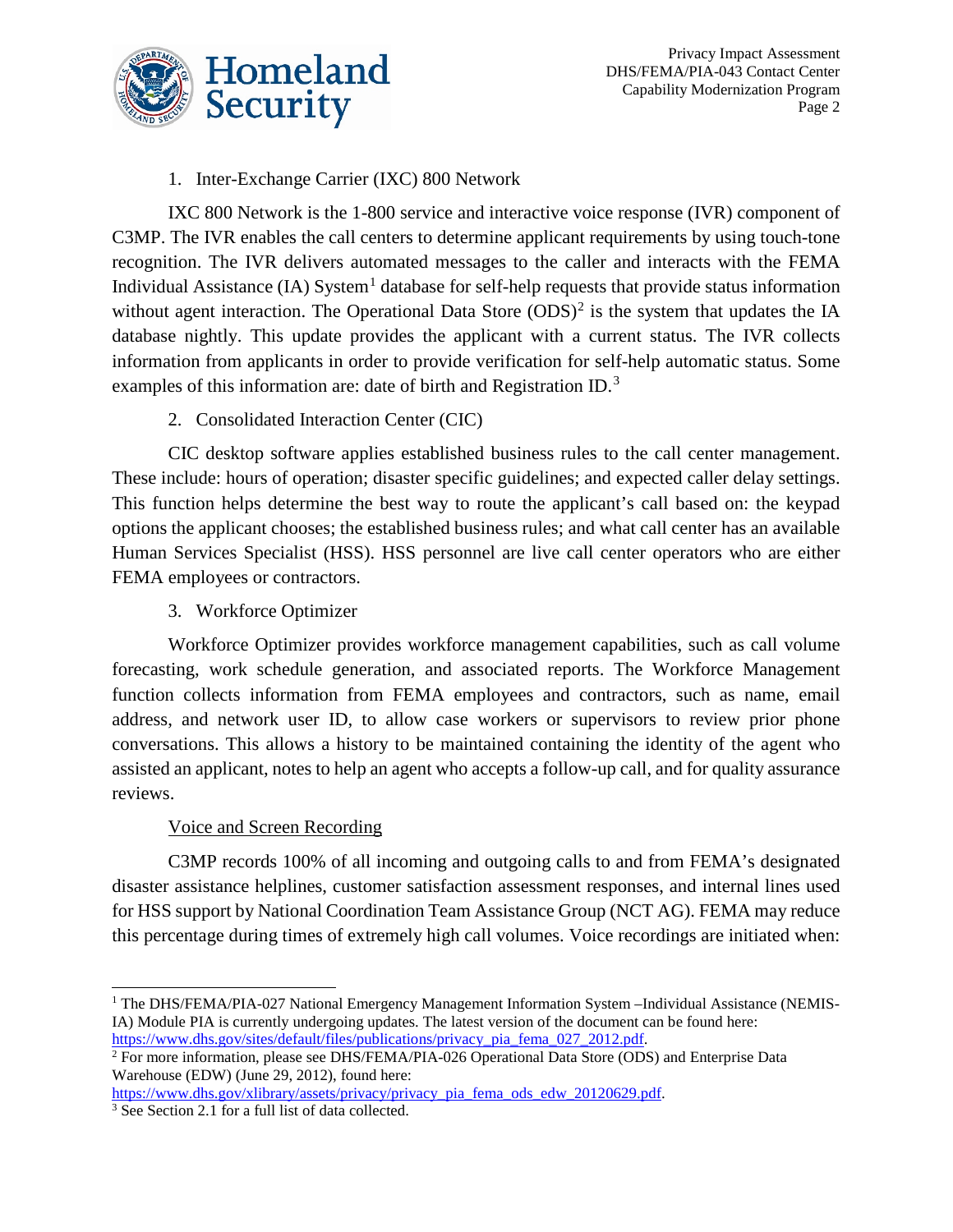

- An applicant calls FEMA's 1-800 line regarding disaster assistance;
- An applicant calls FEMA (or is called by FEMA) in response to FEMA's request for customer satisfaction assessment;
- A FEMA employee or contractor calls the Recovery Service Center (RSC) internal department for support during a transaction with a disaster assistance applicant; or
- A FEMA employee or contractor calls through designated lines in the course of the registration and case review process.

C3MP collects and maintains voice recordings and the corresponding desktop screen snapshots of the following transaction types:

- FEMA employees, contractors, and/or disaster assistance applicants to provide assistance or as part of the customer satisfaction assessment process;
- FEMA employees or contractors who assist disaster applicants;
- FEMA employees or contractors during non-call-related case review for quality assurance reviews and training purposes;
- FEMA supervisory staff, quality control specialists, or contract oversight specialists' evaluation of employee or contractor calls and case review screen transactions; and
- RSC supervisors, quality control specialists, and training specialists' evaluations to ensure alignment and consistency across the enterprise.

All employees, contractors, and applicants receive notification that their calls are being recorded.

A typical call transaction using C3MP will take place after the President of the United States declares a disaster following a particular event. Once a disaster has been declared, an applicant may call the toll-free FEMA assistance number to apply for IA. Following the initial recorded FEMA greeting that includes a notice to the caller that the call is being recorded, the caller must specify which language preference, English or Spanish. If a language option is not chosen, the applicant is routed to an HSS. The IVR provides the caller with the Uniform Record Locator (URL) for the FEMA Disaster Assistance website (http://www.disasterassistance.gov/). The applicant is asked to enter the five-digit ZIP code for the area in which the damage occurred. If the call comes outside the hours of operation or during an observed holiday, a closed message with hours of operation and the FEMA Disaster Assistance website [\(http://www.disasterassistance.gov/\)](http://www.disasterassistance.gov/) are given, through which the applicant can apply for assistance on the FEMA website. If the call is within the hours of operation, then the main menu provides the applicant with three call-routing options: 1) apply for disaster assistance; 2) automated self-help/status check; and 3) helpline, whereby an applicant gets connected with a HSS who may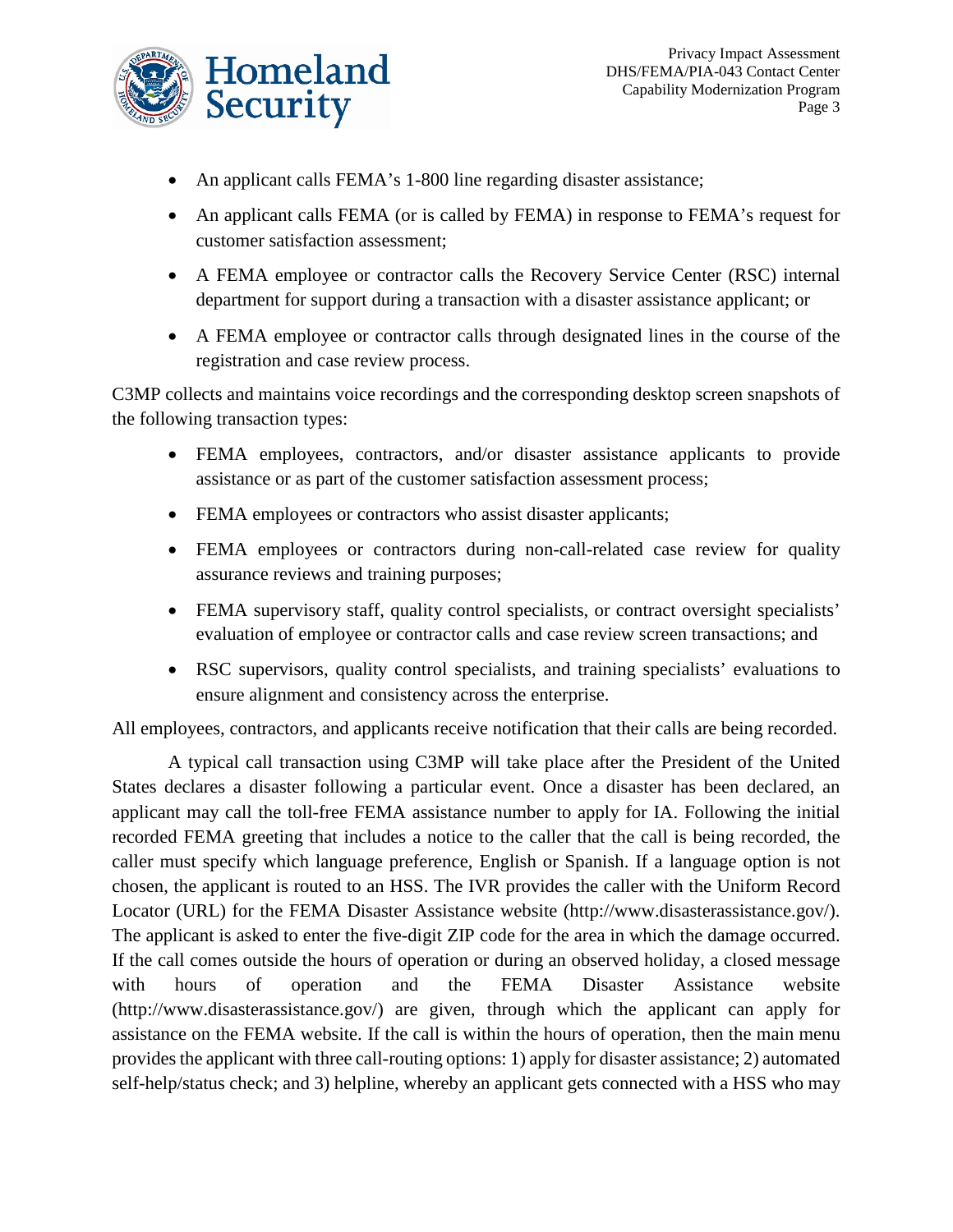

help update his or her disaster application or provide other assistance. The IVR routes the call or notifies the caller of the minimum expected delay. Below are more details on each option:

Option 1) Apply for disaster assistance: First, the C3MP connects the caller to an automated Privacy Act (PA) Notice (attached as Appendix A). The next message provides the applicant with a list of information needed to complete the registration intake interview. After the notice, C3MP routes the applicant to a queue to connect him or her to the next available HSS to perform the registration intake interview. The applicant's connection to C3MP ends once he or she is routed to the HSS queue. An applicant cannot complete a registration via telephone keypad inputs through C3MP.

Option 2) Automated self-help/status check: C3MP connects the applicant to the self-help menu. The applicant is asked to provide all of the following for verification purposes: FEMA registration ID, last four digits of the disaster applicant Social Security number (SSN); and date of birth. The applicant enters the data via keypad, which is then queried against the IA database for authentication. If any of the information provided by the applicant does not match information in the IA database, the IVR responds with an error message. Following several failed validation attempts, the applicant is then transferred to a queue to then connect to the next available live HSS. The HSS will verify the applicant's identity by asking for a combination of: first and last name, last 4 of the social security number, address, phone number and date of birth. These questions are used to verify the information that was given to FEMA during the applicant's initial intake.<sup>[4](#page-4-0)</sup> On the other hand, if the information entered is correctly, the entered data is authenticated against the IA database, and the applicant receives an automated status update. C3MP does not provide any PII in the automated status update. Once the applicant has completed self-help, the applicant may hang up or opt to be transferred to a queue to speak with a HSS.

Option 3) Helpline: C3MP connects the applicant to a queue, which then connects to a HSS to assist with the disaster application updates and/or questions. In this case, the HSS provides the Privacy Act statement (attached in Appendix A) to the applicant before requesting any additional information from the applicant.

The call recording starts once the caller and FEMA employee or contractor are connected on FEMA designated disaster assistance help lines. Calls placed to and from non-designated disaster assistance help lines are not recorded in C3MP. FEMA provides notice of recording to callers via a pre-recorded Privacy Act Statement while callers wait in queue to speak with a FEMA employee or contractor. FEMA employees and contractors who speak with applicants read a

<span id="page-4-0"></span> <sup>4</sup> This verification process falls outside the scope of C3MP and will be discussed more fully in a forthcoming Individual Assistance PIA.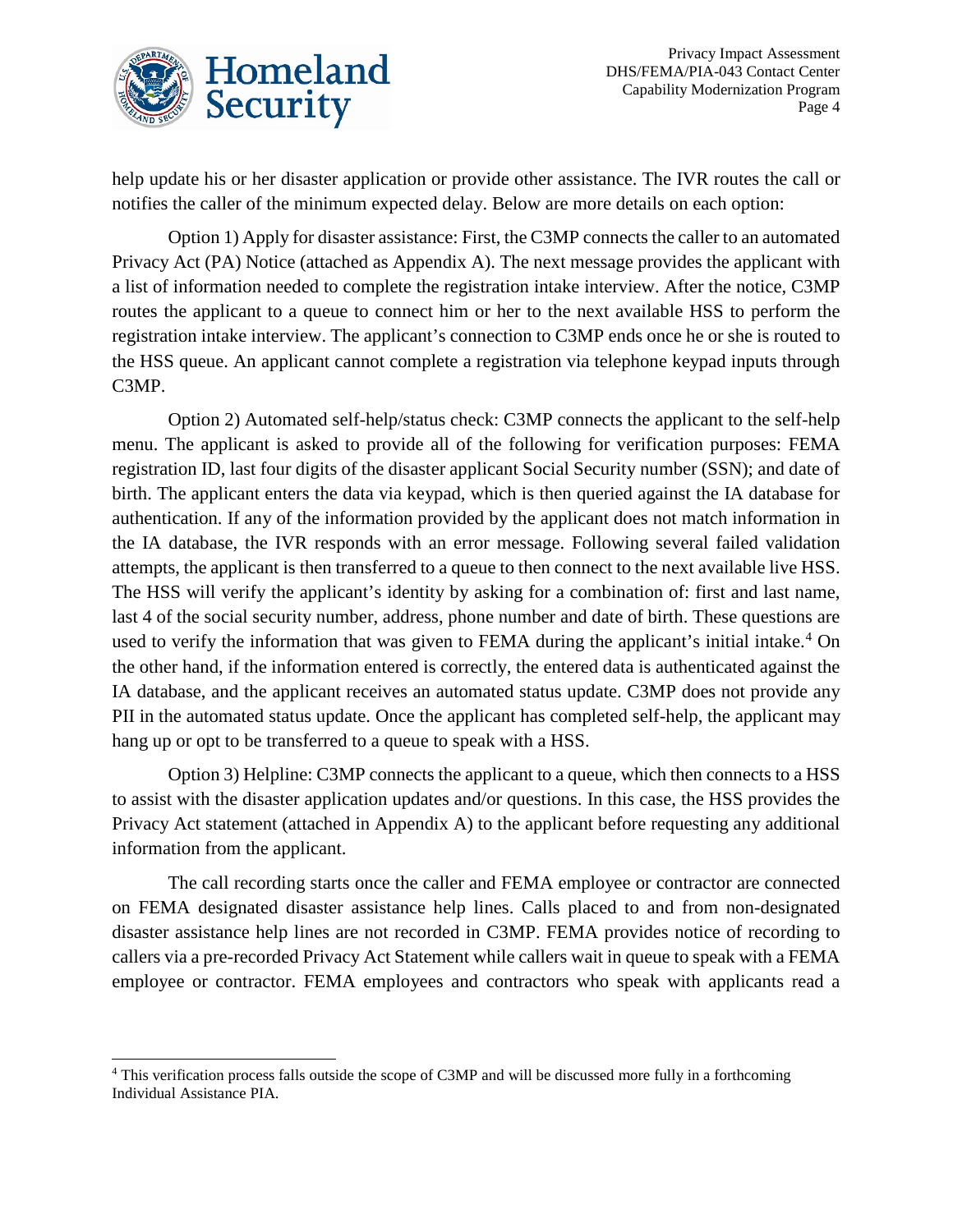

scripted Privacy Notice. Employees and contractors are informed during training that their calls and screenshots will be recorded and monitored for quality assurance.

FEMA employee or contractor desktop computer screens may also be recorded to accompany the voice transaction. If a call also includes desktop screen captures the screen recording begins simultaneously with the voice recording. Recording the desktop screens during voice transactions allows the quality control specialist or supervisor to observe the FEMA employee or contractor's disaster assistance data entry and case review accuracy.

#### *Desktop Screen Recording Not Related to a Telephone Call*

In addition to answering telephone calls, FEMA employees and contractors process disaster assistance applications by reviewing the applicant's case file maintained in the IA system to determine eligibility. During this case review and processing, C3MP records a random percentage of desktop computer screen shots based on the FEMA employee or contractor's identification or particular work assignment.

A portion of the recorded screen shots are evaluated in C3MP, archived, and held for six years to allow time to resolve any personnel matters that may arise from the use of C3MP data for employee or contractor performance evaluations or to determine qualifications for continued employment. Recordings for evaluation can be selected randomly and assigned to quality control staff for review. Supervisors can also select recordings of their team members and perform evaluations for quality. FEMA purges the screen shots that are not used in an evaluation of a FEMA employee or contractor within 45 days.

#### *Quality Evaluation*

The supervisor, quality control specialist, contract specialist, or training specialist performs evaluations that are maintained in C3MP. FEMA sets targets for the percentage of RSC transactions to be evaluated in C3MP based on factors including: call volumes, special project initiatives (e.g., a recertification project), and training objectives. C3MP recordings are selected randomly or targeted for evaluation of the quality of service delivered to the disaster assistance applicant. The evaluator uses the appropriate FEMA-approved QARS evaluation form to assess the employee or contractor's quality of work along with a system-generated result. These results are generated by weighing various evaluation criteria. Supervisors grade the employees' quality of interactions with members of the public, FEMA employees, and contractors that are included in the results. C3MP then assigns scores to each criterion. The tabulation is based on the combination of these scores and weights. C3MP stores the result and the supervisor retrieves it using the employee or contractor's name and user identification number for subsequent review and evaluation. C3MP quality evaluations are typically made available to the employee or contractor for review and possible discussion.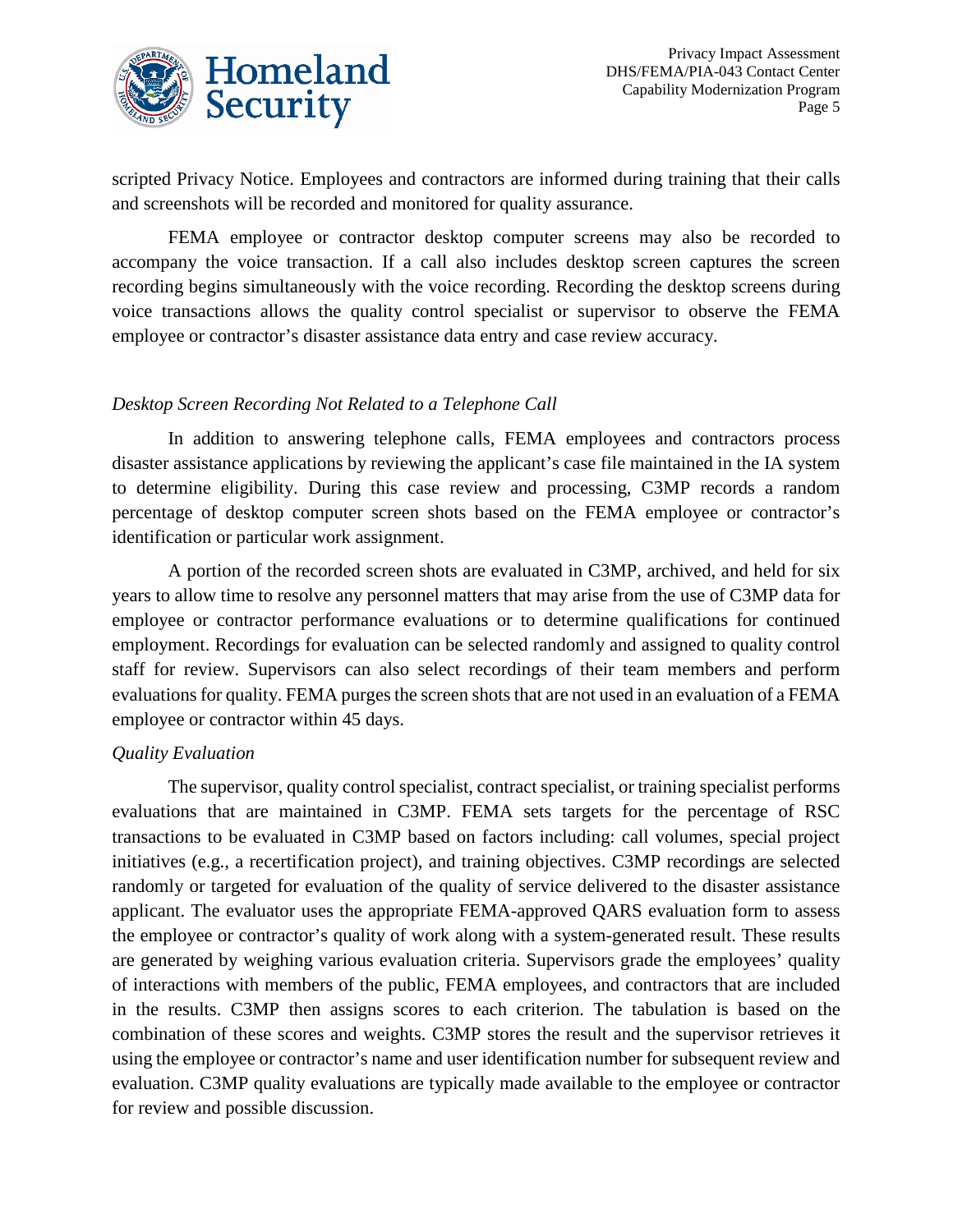

FEMA also determines training opportunities for its employees and contractors based on the evaluations stemming from the C3MP recordings. Contact staff calls are evaluated by FEMA supervisory, quality control, or contract oversight staff according to the contract provisions between FEMA and the contracting entity. Calibration sessions are conducted in which representatives from each RSC perform evaluations on recorded transactions, compare results, and establish consensus on the quality management process to ensure calls are evaluated in a consistent manner across the RSCs.

C3MP recordings can be played back at the discretion of the supervisor or quality control reviewer. C3MP records are used as training tools for employees and contractors during their quality control evaluation process. Through C3MP, RSC HSS supervisors and Special Processing Unit (SPU) staff are able to assess the quality of service provided to applicants. Customer Survey & Analysis (CSA) supervisory staff ensures delivery of quality service by those performing customer satisfaction assessments of both IA and Public Assistance (PA) recipients. The program assists the Training Department and NCT AG by providing consistent guidance and training recommendations based on findings from the recordings. C3MP provides Individual Assistance Contract Management Section (IA-CMS) with insight to measure the level of quality and performance provided by contract staff both within the RSC or providing support remotely, such as language translation services.

#### *FEMA Employee and Contractor Desktop Software Usage*

Supervisory and performance management staff use C3MP to analyze the performance of employees or contractors. To do so, they document how the employees and contractors navigate through the various software applications used to provide customer service to applicants. Application usage is logged by C3MP and used to assess current processes and employee performance to optimize efficiency within the RSCs by providing data related to the length of time spent in systems or applications throughout the day. The primary privacy risk with C3MP is that information collected from applicants can be used in a manner inconsistent with the purpose of collection.

FEMA mitigates this risk by implementing the following controls: 1) C3MP does not retain the PII that the applicant inputs via the telephone keypad; 2) FEMA has limited the PII requested from the applicant to only what is necessary to match the applicant and the disaster registration requested; and 3) all information within audio recordings and screen captures is collected to evaluate employee and contractor performance. Voice recordings are held for six years. Those portions of the screen-only recordings that are reviewed for workforce quality assessment are archived and held for six years to allow time to resolve any personnel matters that may arise from the use of quality assessment data for employee or contractor performance evaluations or to determine qualifications for continued employment. FEMA purges screen-only recordings that are not used in an evaluation of a FEMA employee or contractor within 45 days.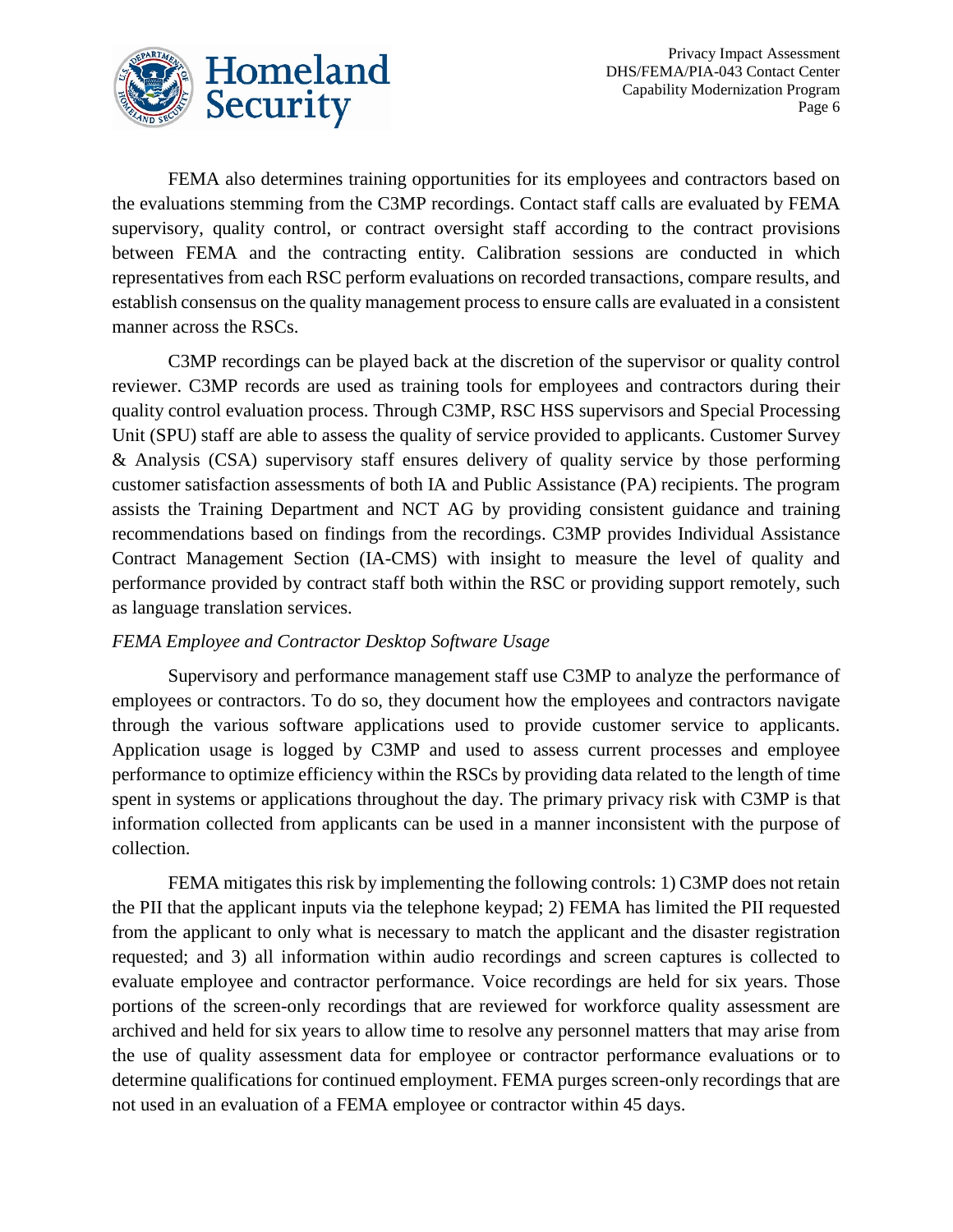

# **Section 1.0 Authorities and Other Requirements**

## **1.1 What specific legal authorities and/or agreements permit and define the collection of information by the project in question?**

C3MP is authorized to collect information in order to properly administer the programs that are authorized and described in this PIA. C3MP collects, uses, and maintains the records within this system under the authority of:

- Robert T. Stafford Disaster Relief and Emergency Assistance Act, 42 U.S.C. § 5174 (Stafford Act). Section 408 of the Stafford Act authorizes FEMA, as the designee of the President of the United States, to provide federal assistance to individuals and households. The same section mandates the creation of a system of records to identify recipients, of which C3MP is a part.
- E-Government Act of 2002, 44 U.S.C. § 101, requires enhancements to improve the performance of Government in collaborating on the use of information technology to improve the delivery of Government information and services. C3MP uses technology to improve the delivery of disaster assistance.
- 5 U.S.C. § 4302. The establishment of performance appraisal systems is required by the DHS regulation. C3MP implements part of the performance appraisal system for Call Center operators.
- 6 U.S.C. § 795. The establishment of controls to prevent fraud, waste, and abuse is required by DHS. C3MP facilitates the intake of information used to determine eligibility and implements part of the control for the prevention of fraud, waste, and abuse.
- Executive Orders 13571 and 13411. These Executive Orders require streamlining service delivery and customer service and improvement of assistance to disaster survivors. C3MP serves to improve customer service functions at the FEMA Call Center used by disaster survivors.
- The authority to collect SSN during the process of disbursing Federal disaster assistance is conferred under 31 U.S.C.  $\S$  7701(c)(1) and Executive Order 9397, as amended by Executive Order 13478.
- 5 C.F.R. § 430.102. The DHS regulations on Performance Management require the Agency to create a systematic process by which an agency involves its employees, as individuals and members of a group, in improving organizational effectiveness in the accomplishment of agency mission and goals. C3MP functions to implement personnel management processes.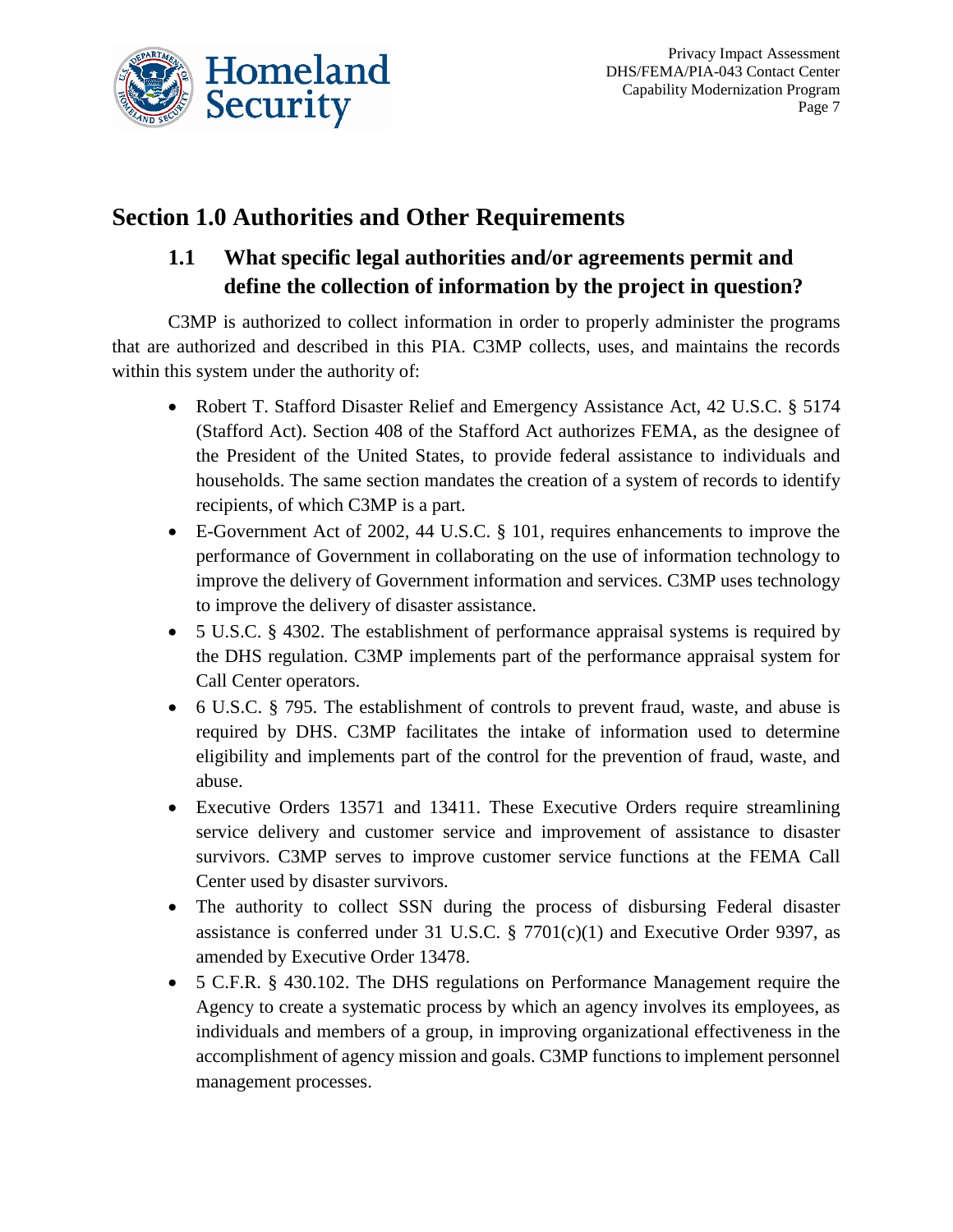

## **1.2 What Privacy Act System of Records Notice(s) (SORN(s)) apply to the information?**

The information in C3MP is covered by the following SORNs:

- DHS/FEMA-008 Disaster Recovery Assistance Files System of Records, which covers the collection of disaster applicant and applicant information.[5](#page-8-0)
- DHS/ALL-004 General Information Technology Access Account Records System of Records, which covers the collection of registration information from FEMA employees and contractors requiring access to C3MP.<sup>[6](#page-8-1)</sup>
- OPM/GOVT-1 General Personnel Records System of Records, which allows coverage for personnel records used in the Workforce Management function.[7](#page-8-2)
- DHS/FEMA-002 Quality Assurance Recording System, which covers the collection of call recordings and screen shots for the purpose of quality assurance and training.<sup>[8](#page-8-3)</sup>

## **1.3 Has a system security plan been completed for the information system(s) supporting the project?**

C3MP is currently in development. It is a DHS requirement that the system comply with DHS Management Directive 4300A at a security level of Moderate as defined in Federal Information Processing Standards (FIPS) 199, Standards for Security Categorization of Federal Information and Information Systems. A System Security Plan, maintained to reflect the current state of the system during its overall implementation period, describes how that directive and associated standards will be met. The tentative date for the ATO is March 2017.

## **1.4 Does a records retention schedule approved by the National Archives and Records Administration (NARA) exist?**

The C3MP uses the same approved schedules as its predecessors (ACCN and QARS). Records and reports related to and regarding call recordings when an agent was evaluated by FEMA's quality control staff are maintained by FEMA for 3 years and then transferred to the FRC, which will destroy after 6 years (N1-311-08-1, Item 1). Records and reports related to and regarding unevaluated call recordings are maintained for 45 days after the date of recording (N1- 311-08-1, Item 2).

<span id="page-8-0"></span> <sup>5</sup> DHS/FEMA-008 Disaster Recovery Assistance Files, 78 Fed. Reg. 25,282 (April 30, 2013).

<span id="page-8-1"></span><sup>6</sup> DHS/ALL-004 General Information Technology/Access Account Records System (GITAARS), 77 Fed. Reg. 70,792 (November 27, 2012).

<span id="page-8-2"></span><sup>7</sup> OPM/GOVT-1 General Personnel Records, 77 Fed. Reg. 73,694 (December 11, 2012).

<span id="page-8-3"></span><sup>8</sup> DHS/FEMA-002 Quality Assurance Recording System, 79 Fed. Reg. 35,366 (June 20, 2014).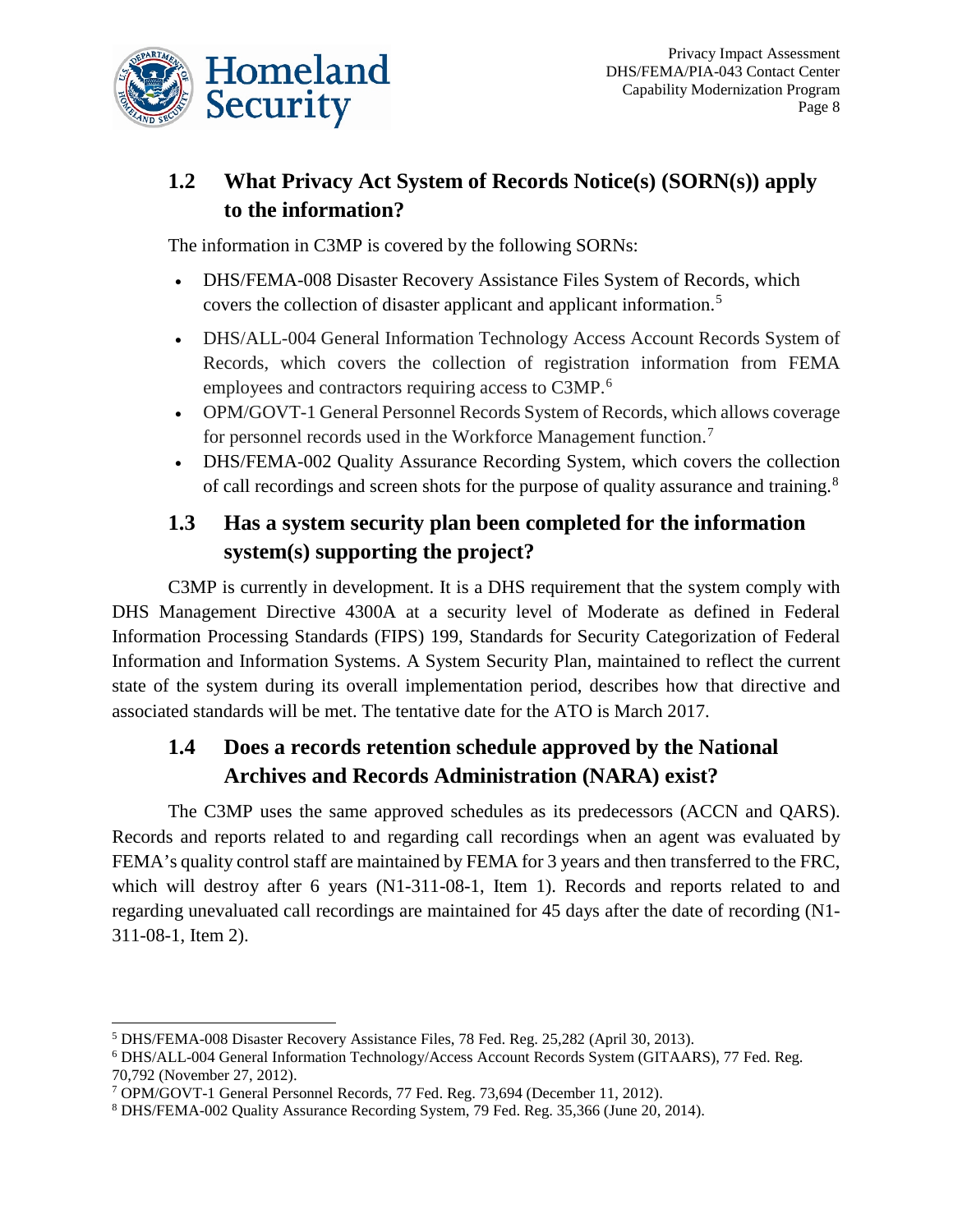

**1.5 If the information is covered by the Paperwork Reduction Act (PRA), provide the OMB Control number and the agency number for the collection. If there are multiple forms, include a list in an appendix.** 

The following forms are used by the system:

- OMB No. 1660-0002 includes the FEMA Form 009-0-1, "Application / Registration for Disaster Assistance."
- OMB No. 1660-0128, "Federal Emergency Management Agency Applicant Assistance Program Effectiveness & Recovery Survey"
- OMB No. 1660-0129, "Federal Emergency Management Agency Applicant Assistance Follow-Up Program Effectiveness & Recovery"
- OMB No. 1660-0107, "Public Assistance Customer Satisfaction Survey"
- OMB No. 1660-0036, "Federal Emergency Management Agency (FEMA) Applicant Assistance Customer Satisfaction Surveys"

## **Section 2.0 Characterization of the Information**

## **2.1 Identify the information the project collects, uses, disseminates, or maintains.**

The following information is collected from FEMA employees and contractors to support the Workforce Management function:

- First and last name:
- Email address:
- Network user ID;
- Customer Interaction Center ID (CIC) ID<sup>[9](#page-9-0)</sup>;
- Seniority date; and
- Effective hire date.

The IVR collects the following from disaster applicants for verification for self-help automatic status:

<span id="page-9-0"></span><sup>&</sup>lt;sup>9</sup> CIC ID is identification provided to employees and contractors used to log into the phones.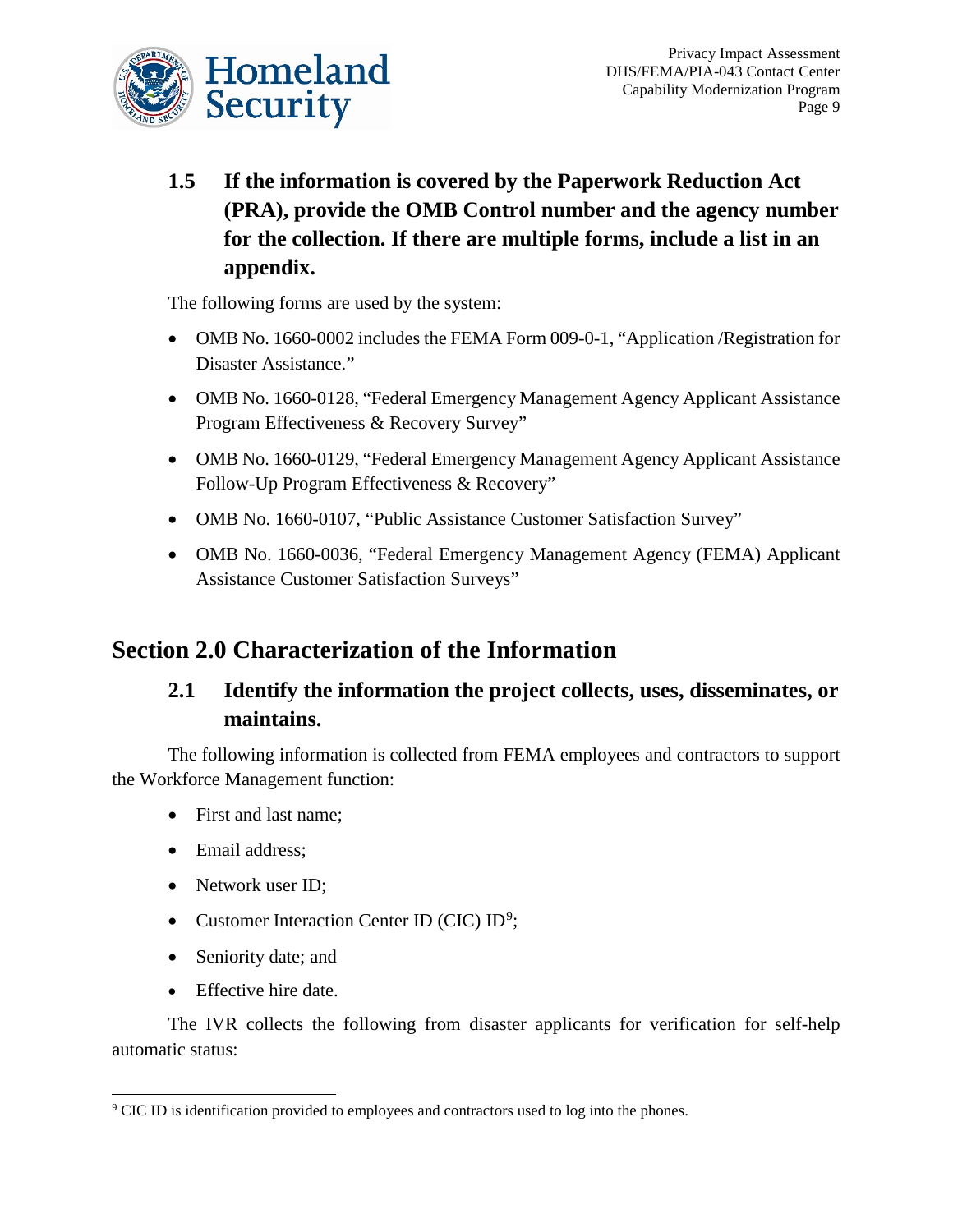

- Date of Birth;
- Zip Code;
- Registration ID; and
- Phone number Call back function only.

The following information from disaster applicants may be included, as provided, on audio and/or screen recordings captured for quality assurance purposes:

- Applicant's name;
- SSN
- Home address;
- Current phone numbers (home, cell, etc.);
- Current mailing address;
- Email address; and
- Personal financial information including the disaster applicant's bank name, bank account information, insurance information, applicant or household income, number of occupants and dependents, and dollar amount of their losses.

FEMA generates the following data from audio recordings and screen captures:

- Contact ID (a unique identification assigned to each recorded contact in C3MP);
- Performance and Quality Results Reports; and
- A "quality result" about the FEMA employee/contractor who conducts the phone transaction/case review involving an applicant or public disaster assistance applicant's file or request for internal assistance.

C3MP receives daily statistical information from the Enterprise Data Warehouse (EDW) and Document Management and Records Tracking System (DMARTS)<sup>[10](#page-10-0)</sup> to display employee or contractor performance data within C3MP.

Data received from DMARTS includes:

• FEMA Agent ID;

[https://www.dhs.gov/sites/default/files/publications/privacy\\_pia\\_fema\\_009a\\_2013.pdf.](https://www.dhs.gov/sites/default/files/publications/privacy_pia_fema_009a_2013.pdf) 

<span id="page-10-0"></span><sup>&</sup>lt;sup>10</sup> For more information, please see DHS/FEMA/PIA-009 Document Management and Records Tracking System (DMARTS), (May 15, 2013) found here: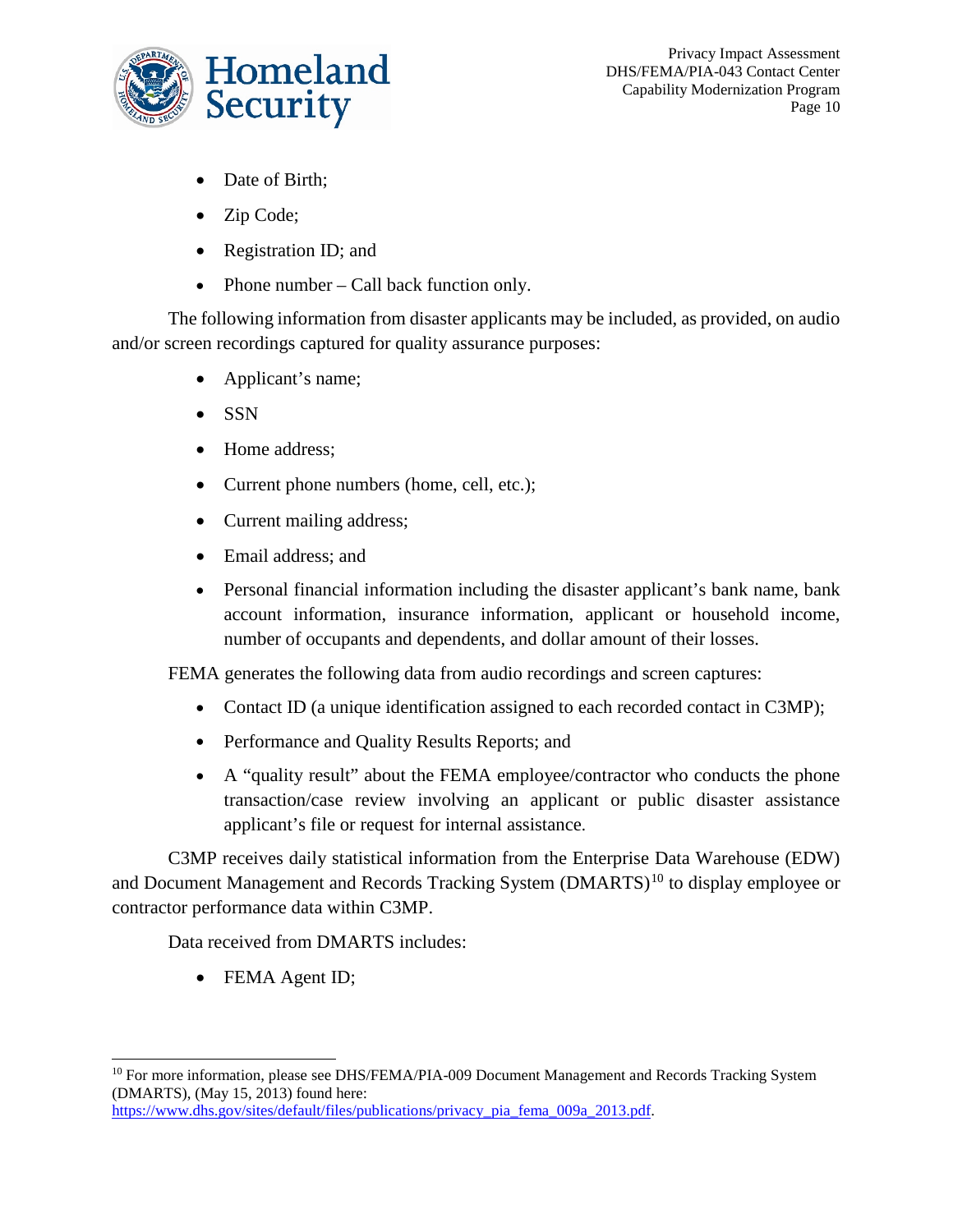

- Action denoted in DMARTS (for example Reprocess, Archive, and Add date, time (hours, minutes, and seconds).
- Date
- Time (hours, minutes, seconds)

EDW (IA Timestamp Report):

- FEMA Agent Name (First & Last);
- Action (e.g. route, cancel, hold);
- Date;
- Process (e.g., applicant inquiry, applicant update);
- Time (hours, minutes, seconds);
- FEMA employee or contractor; and
- User Name.

## **2.2 What are the sources of the information and how is the information collected for the project?**

The information sources for C3MP come directly from the IA disaster applicants. Applicant disaster applicants call the FEMA call center and input the necessary information to verify identity when requesting an automated status update. FEMA employees and contractors provide their identifying information while providing customer service to disaster applicants, conducting processing review of a disaster applicant's file, providing support to internal departments, or performing customer satisfaction assessments.

C3MP also receives information from other FEMA IT systems, namely IA, DMARTS, ODS, and EDW.

## **2.3 Does the project use information from commercial sources or publicly available data? If so, explain why and how this information is used.**

No. C3MP does not use publicly available data or information from commercial sources.

#### **2.4 Discuss how accuracy of the data is ensured.**

C3MP assumes the initial accuracy of the information provided by the caller to the IVR. During a typical call transaction, an applicant may verify the accuracy of the data used for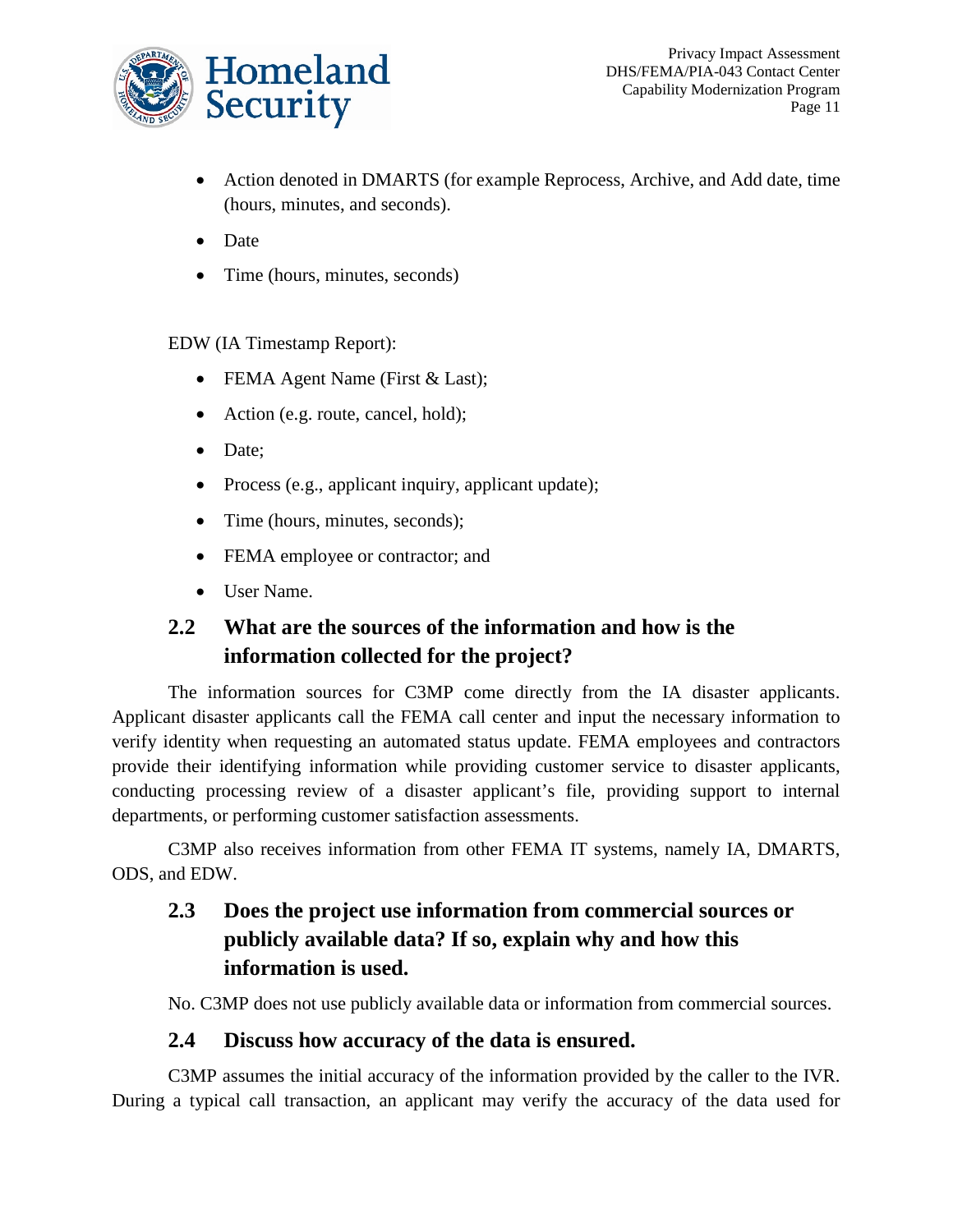

identification purposes by entering the information at the prompts. After several retries, if the data entered does not match data within the database, the applicant will connect to an HSS, who has the ability to verbally verify the data with the applicant. The disaster applicant can also reach an HSS at the end of the self-help option in order to make adjustments to the data. The data is verbally verified by the HSS as it is modified or updated.

The call recordings and screen captures in C3MP provide a snapshot of applicant customer service transactions. They are not retrievable by applicant name. The way information is collected/maintained in C3MP has no impact on a disaster applicant's ability to obtain FEMA assistance. If, during the review of a recorded transaction, an evaluator notices an inconsistency of information about an applicant between a recording and a screen capture, the evaluator reports the inconsistency to FEMA personnel who can update the record in the C3MP.

Periodic system audits ensure employee/contractor data remains current and accurate and provides an opportunity to correct erroneous data.

## **2.5 Privacy Impact Analysis: Related to Characterization of the Information**

**Privacy Risk**: A privacy risk associated with this system includes FEMA collecting erroneous information from the IA disaster applicant via C3MP during the authentication process for self-help status update. IA disaster applicants who manually enter their information via the telephone keypad can cause this error.

**Mitigation**: This privacy risk is mitigated by providing IA disaster applicants with the option of speaking to an HSS. This allows them to verify and update any information during the call. In addition, FEMA automatically routes applicants to an HSS after the applicant makes several incorrect/invalid authentication attempts via the self-help functionality. Lastly, data received in the database from the ODS is refreshed every six hours. The refresh action ensures the most current data is available.

**Privacy Risk**: A privacy risk associated with this system is that more information is collected from the disaster applicant than is necessary.

**Mitigation**: C3MP only prompts the applicant to provide the minimal amount of PII necessary to retrieve their file and find a status. In the event that an applicant needs to apply for assistance, C3MP will connect the caller with the appropriate intake personnel but then will disconnect the call. C3MP will not collect that information from callers.

**Privacy Risk:** A privacy risk associated with this system is that individuals may not know their Registration ID, and therefore may not be able to use the automated system to receive a status update.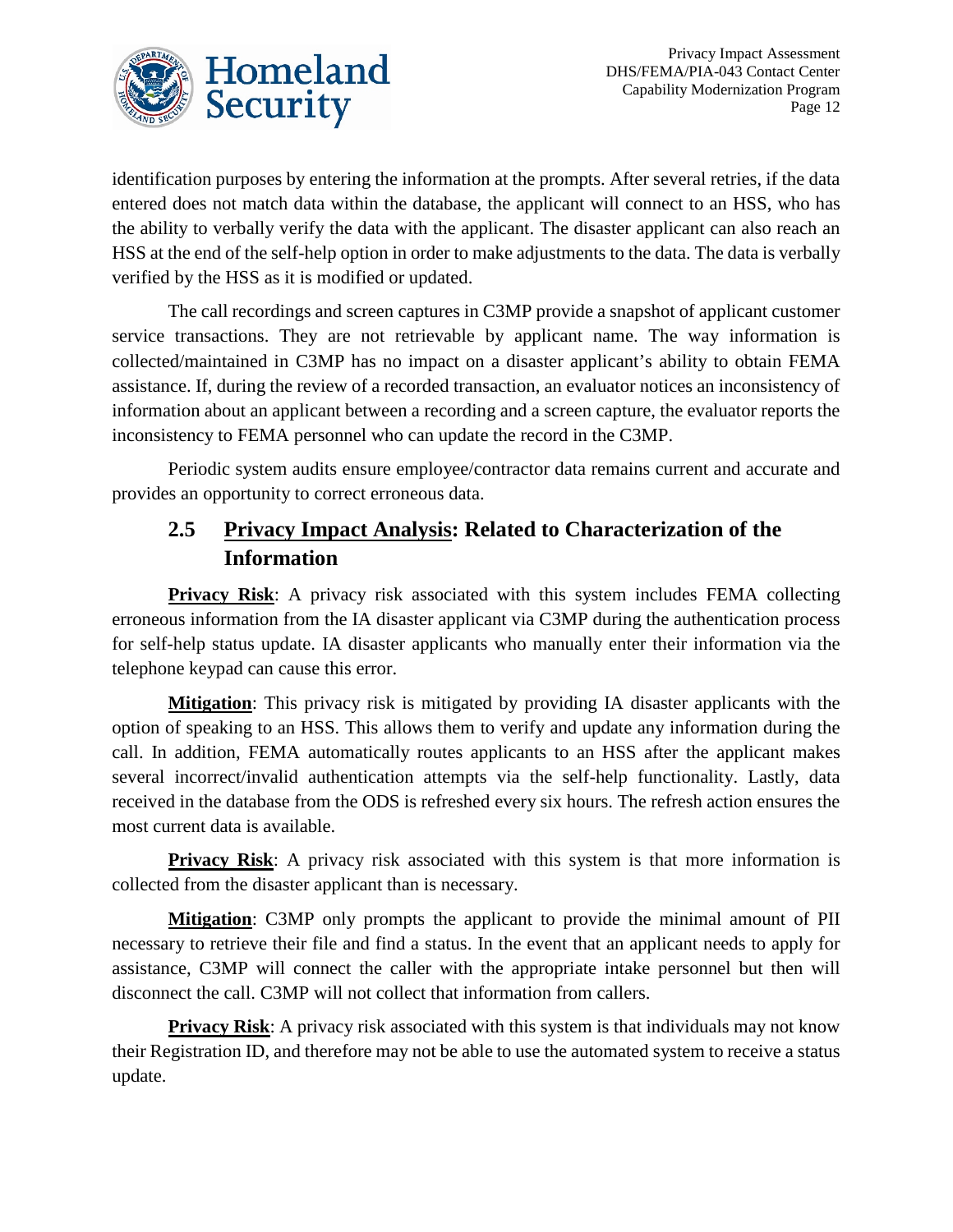

**Mitigation**: FEMA mitigates this risk by offering individuals the opportunity to speak with a live representative. Limited non-PII is provided in the automated status update, and individuals can get the same information, or more, by speaking with an HSS.

# **Section 3.0 Uses of the Information**

#### **3.1 Describe how and why the project uses the information.**

The applicant information in the system (name, registration ID, SSN (last 4 digits), and ZIP code) is used to provide automated status updates to applicants via the IVR. Since it is possible that an applicant may have applied for FEMA survivor disaster assistance for multiple Presidentially-declared disasters, the combination of these data elements will ensure that the applicant is receiving the correct information for the specific disaster assistance. The last four digits of the SSN are used as the primary identifier for each applicant. Additional identifiers such as name and registration ID are used to ensure an applicant is uniquely identified. IA disaster applicant data entered via phone (keypad inputs) is matched with the data in the IA database to provide status to the applicants. The IA database receives its data from the ODS.

FEMA uses identifying information provided by employees and contractors in direct contact with disaster applicants, including CIC ID. This identifying information is used to perform assessments of the performance of FEMA's employees and contractors and to improve the quality of responses to disaster assistance applicants. This information, together with audio recordings and screen captures are used by to assess the performance quality of call center employees and contractors including language translation providers and temporary call center agents. The information is also used to assess the quality of services delivered, and to guide training plans and other needed improvements. Supervisors use the employee or contractor identifying information to assist in coaching, mentoring, counseling, and to otherwise enable RSC employees and contractors to better assist disaster assistance applicants.

RSCs may also use employee and contractor identifying information to identify call trend information needed to enhance the level of support provided to disaster applicants.

## **3.2 Does the project use technology to conduct electronic searches, queries, or analyses in an electronic database to discover or locate a predictive pattern or an anomaly? If so, state how DHS plans to use such results.**

No. The project does not use technology to conduct electronic searches, queries, or analyses of electronic databases to discover or locate a predictive pattern or anomalous data concerning a disaster assistance applicant.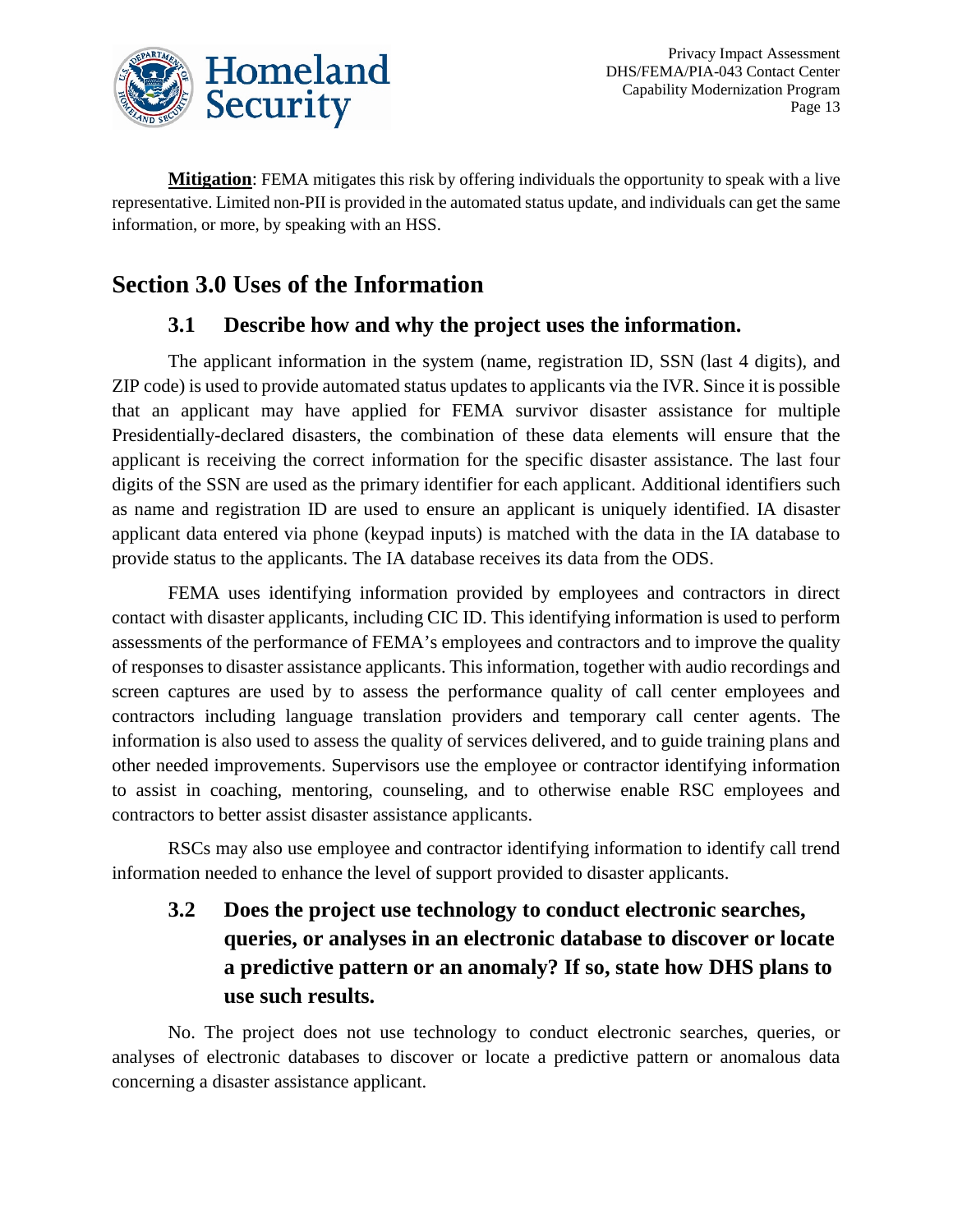

## **3.3 Are there other components with assigned roles and responsibilities within the system?**

No, there are no other DHS components with assigned roles within the system.

#### **3.4 Privacy Impact Analysis: Related to the Uses of Information**

**Privacy Risk**: There is a risk that information could be used in a manner inconsistent with the purpose of collection.

**Mitigation**: FEMA mitigates this risk by implementing the following controls: 1) C3MP does not retain the PII that the applicant inputs via the telephone keypad; 2) FEMA has limited the PII requested from the applicant to only that which is necessary to distinguish with specificity both the applicant and the particular disaster registration for which the status is requested; and 3) all information within audio recordings and screen captures is collected to evaluate employee and contractor performance. Those portions of the screen-only recordings that are reviewed for workforce quality assessment are archived and held for six years to allow time to resolve any personnel matters that may arise from the use of quality assessment data for employee or contractor performance evaluations or to determine qualifications for continued employment. While PII and could be displayed in a screenshot of the casework being performed, the PII is not stored as individual date that can be extracted from the system. FEMA purges recordings that are not used in an evaluation of a FEMA employee or contractor within 45 days. Finally, C3MP does not contain accessible applicant data.

## **Section 4.0 Notice**

## **4.1 How does the project provide individuals notice prior to the collection of information? If notice is not provided, explain why not.**

Prior to the IA disaster applicant providing any information, FEMA provides notice about C3MP's collection of information through a recorded, automated Privacy Act Statement provided at the time the applicant's call is connected via C3MP. In addition, IA disaster applicants who need to apply for disaster assistance receive an automated message prior to connecting to a live HSS. Furthermore, in the event an HSS receives a call in which there is more than one applicant on the same call, the HSS will give notice to all subsequent applicants on the same line. Employees and contractors receive notification that their calls may be monitored by C3MP.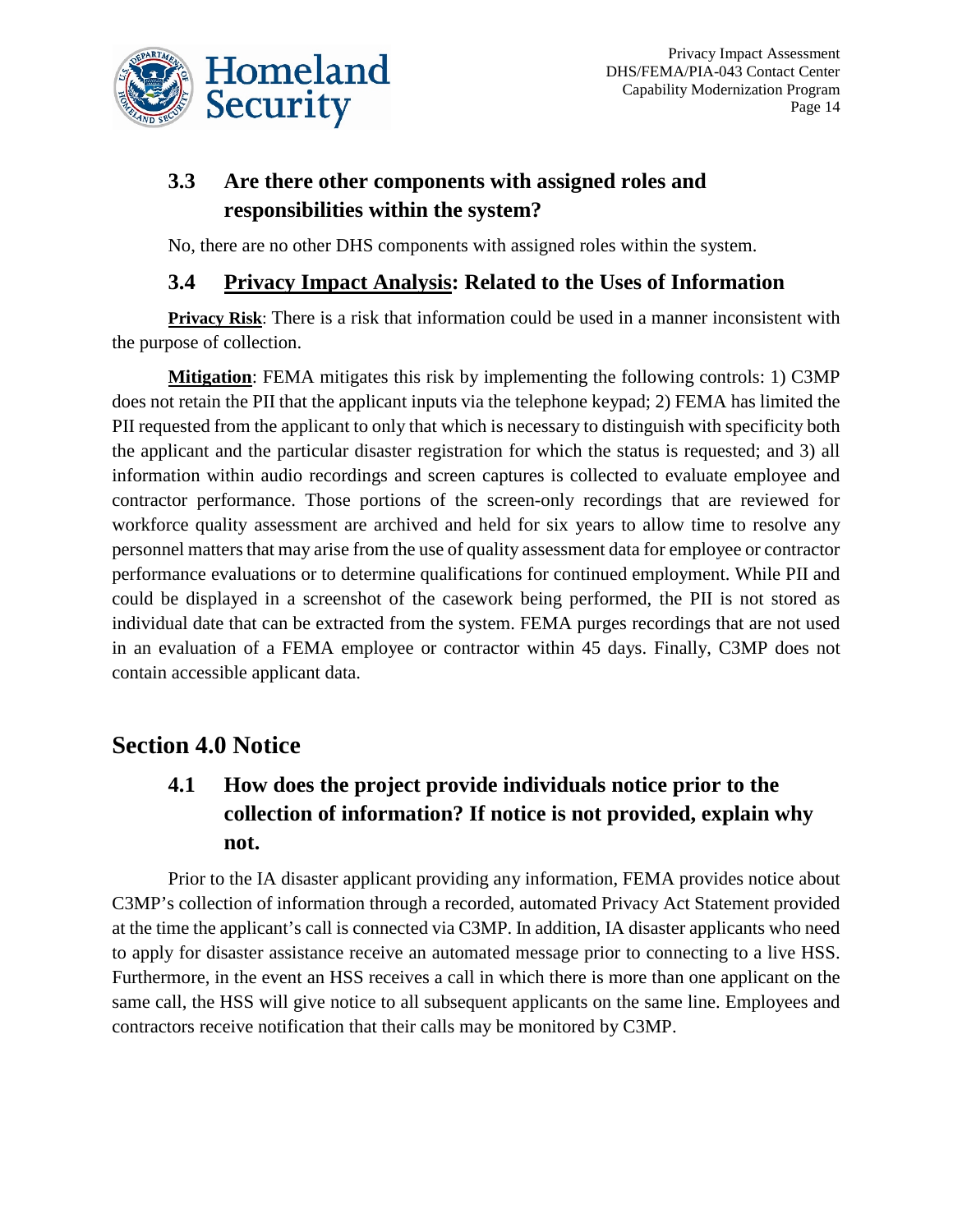

## **4.2 What opportunities are available for individuals to consent to uses, decline to provide information, or opt out of the project?**

At the beginning of each call, IA disaster applicants are presented the automated Privacy Act Statement. If not in agreement, the IA disaster applicant may refuse to continue and opt-out of the C3MP system by ending the call. In addition, the applicant may also choose to opt-out at any time after being connected to a FEMA HSS by informing the HSS.

Applicants may opt-out of the recording by choosing to decline to participate in the customer service assessments when they are called back by the RSC personnel.

FEMA employees/contractors working in specific positions subject to recording in C3MP cannot opt-out of audio recording and screen captures as the recording is a requirement of their position.

## **4.3 Privacy Impact Analysis: Related to Notice**

**Privacy Risk**: There is a privacy risk that applicants may be unaware of the C3MP use for employee and contractor performance management and evaluation.

**Mitigation**: FEMA manages this risk by providing notice through the DHS/FEMA-002 Quality Assurance Recording System SORN and this PIA. FEMA also provides notice to its employees and contractors upon initial training for their position and through user system guides and resources. In addition, FEMA provides notice of call monitoring and recording via an automated message when IA disaster assistance applicants call FEMA's Recovery Service Centers via the toll-free number. FEMA employees and contractors who call IA and PA applicants read a scripted privacy notice during the introduction of the call after verifying that the individual is the applicant, co-applicant, or official designated to discuss the matter of the call. Lastly, the DisasterAssistance.gov website includes a Privacy Act Statement that will serve notice to disaster assistance applicants applying online that their information may be used for quality assurance purposes.

## **Section 5.0 Data Retention by the project**

#### **5.1 Explain how long and for what reason the information is retained.**

C3MP uses the same approved schedules as its predecessors (ACCN and QARS). Records and reports related to and regarding call recordings when an agent was evaluated by FEMA's quality control staff are maintained by FEMA for 3 years and then transferred to the FRC, will destroy after 6 years (N1-311-08-1, Item 1). Records and reports related to and regarding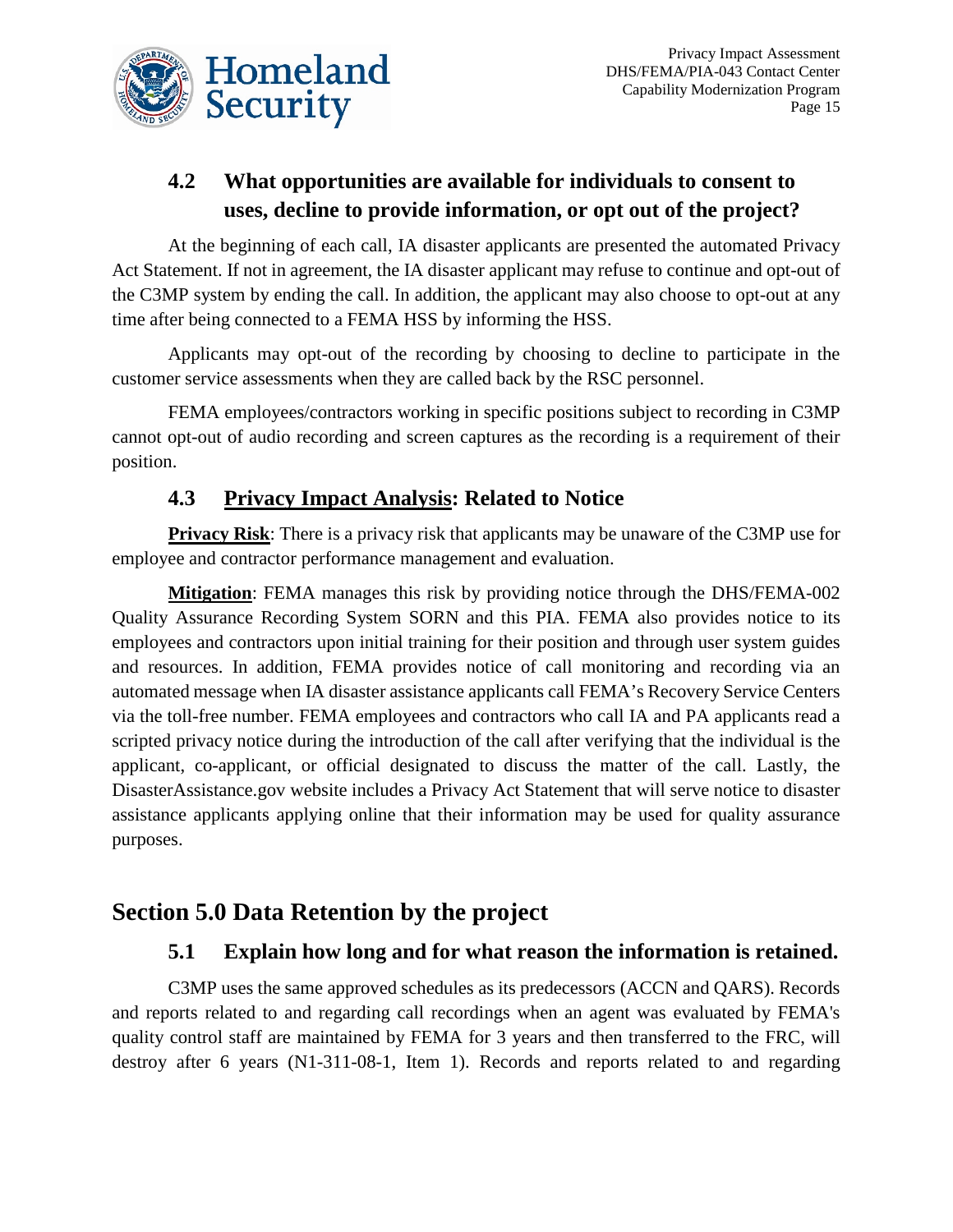

unevaluated call recordings, including screen captures, are maintained for 45 days after the date of recording (N1-311-08-1, Item 2).

## **5.2 Privacy Impact Analysis: Related to Retention**

**Privacy Risk**: A privacy risk associated with this system is that the C3MP retains the information in the IVR database longer than is necessary.

**Mitigation**: FEMA also uses NARA-approved retention schedules to retain and eventually dispose of the data. In addition, FEMA leverages training and documentation, such as standard operating procedures, to inform FEMA users of proper record retention standards.

# **Section 6.0 Information Sharing**

## **6.1 Is information shared outside of DHS as part of the normal agency operations? If so, identify the organization(s) and how the information is accessed and how it is to be used.**

FEMA does not routinely share C3MP information with any organization outside of FEMA. In the rare instance that audio recording information is shared outside of DHS, FEMA only shares audio recording information pursuant to the routine uses in the DHS/FEMA-002 Quality Assurance Recording System SORN, and only when compatible with the purposes for collection. FEMA electronically transmits the information in encrypted, password-protected files via secure electronic transmission.

## **6.2 Describe how the external sharing noted in 6.1 is compatible with the SORN noted in 1.2.**

As per 6.1 above, FEMA does not routinely share the information in C3MP outside of DHS as part of normal business processes of the agency. Routine uses within the DHS/FEMA-002 Quality Assurance Recording System SORN covers the limited instances in which information in C3MP may be shared outside of DHS. Prior to sharing C3MP, FEMA ensures that the sharing is compatible with the purpose for which the information was collected.

## **6.3 Does the project place limitations on re-dissemination?**

Yes. FEMA shares information only if a routine use outlined in the SORN listed under Section 6.2 above permits disclosure and there is a demonstrated "need to know" the information. FEMA also advises the receiving party that the information is sensitive and should not be shared further.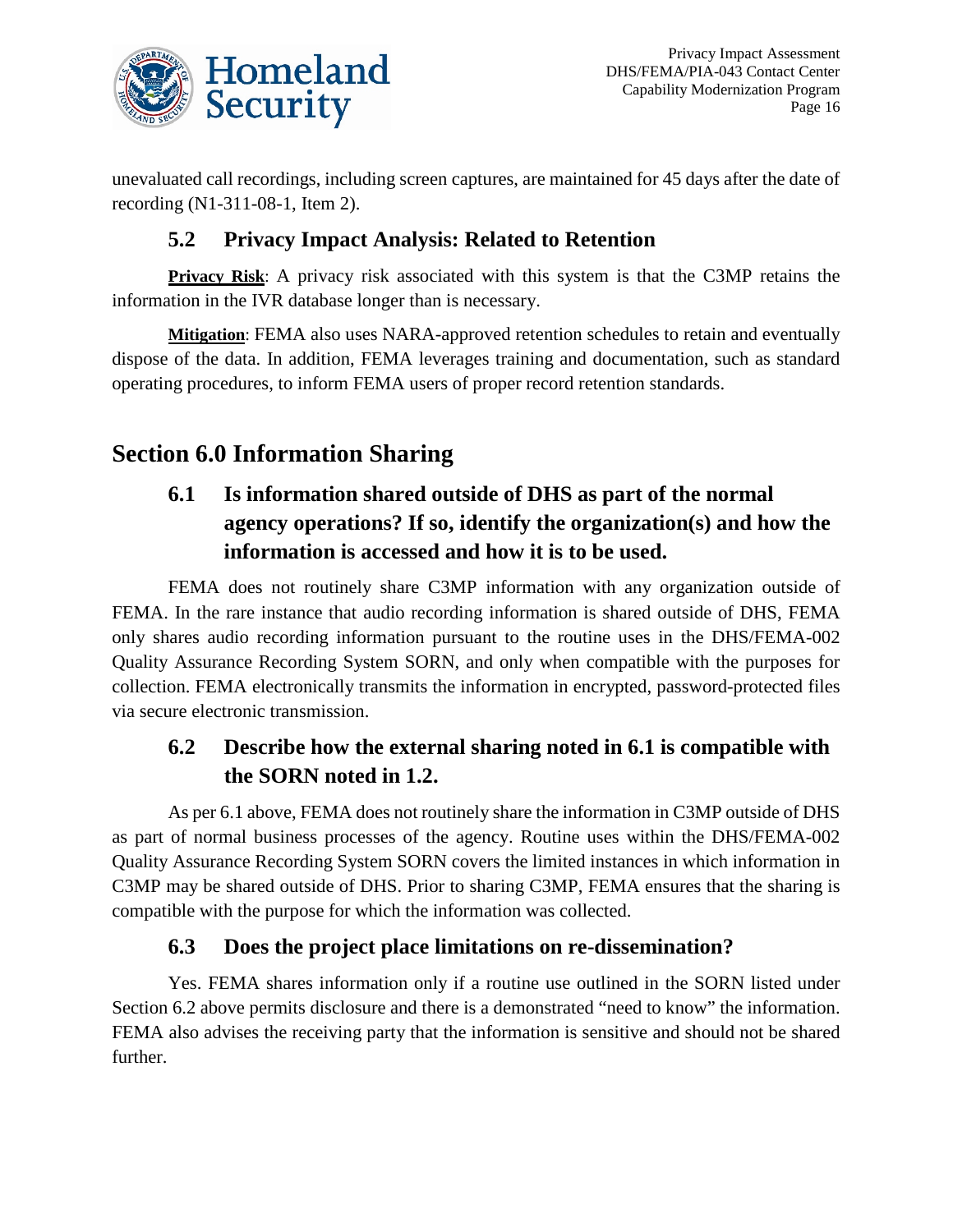

## **6.4 Describe how the project maintains a record of any disclosures outside of the Department.**

Requests for survivor disaster assistance records within C3MP are made to the DHS/FEMA Disclosure Office, which maintains the accounting of what records were disclosed and to whom.

## **6.5 Privacy Impact Analysis: Related to Information Sharing**

**Privacy Risk:** A privacy risk associated with this system is that the information in C3MP could be erroneously disclosed or shared with unauthorized recipients.

**Mitigation:** This privacy risk is mitigated because FEMA only shares the information in C3MP outside of DHS pursuant to the routine uses found in the DHS/FEMA-008 Disaster Recovery Assistance Files System of Records, DHS/FEMA-002 Quality Assurance Recording System SORN,or only pursuant to a written request submitted to the FEMA Disclosure Office.

FEMA also manages this risk through training. System-specific privacy awareness training is required for all C3MP users. Users are trained to ensure that the information in C3MP is only shared or disclosed in a manner consistent with the purpose of the collection of the information and consistent with the applicable SORNs covering the specific information that is to be shared or disclosed.

## **Section 7.0 Redress**

## **7.1 What are the procedures that allow individuals to access their information?**

An applicant may call and connect directly to a live HSS who can verify and update the applicant's information. This process is not within the scope of the C3MP system; however, the HSS will use the IA system for these updates. IA disaster applicants may also consult the SORNs listed in Section 1.2 for additional information regarding how to access their respective IA disaster application files via a Privacy Act or Freedom of Information Act (FOIA) request.

DHS employees and contractors may seek access to their information by submitting a Privacy Act or Freedom of Information Act (FOIA) request to the Disclosure Officer, DHS/FEMA, Records Management Division, 500 C Street, SW, Washington, DC 20472.

## **7.2 What procedures are in place to allow the subject individual to correct inaccurate or erroneous information?**

C3MP automatically routes applicants to a live HSS if all information that the applicant enters cannot be matched by the IVR database to a record in the IA database. Once connected to an HSS, the applicant information must be verified and FEMA can correct or update the applicant's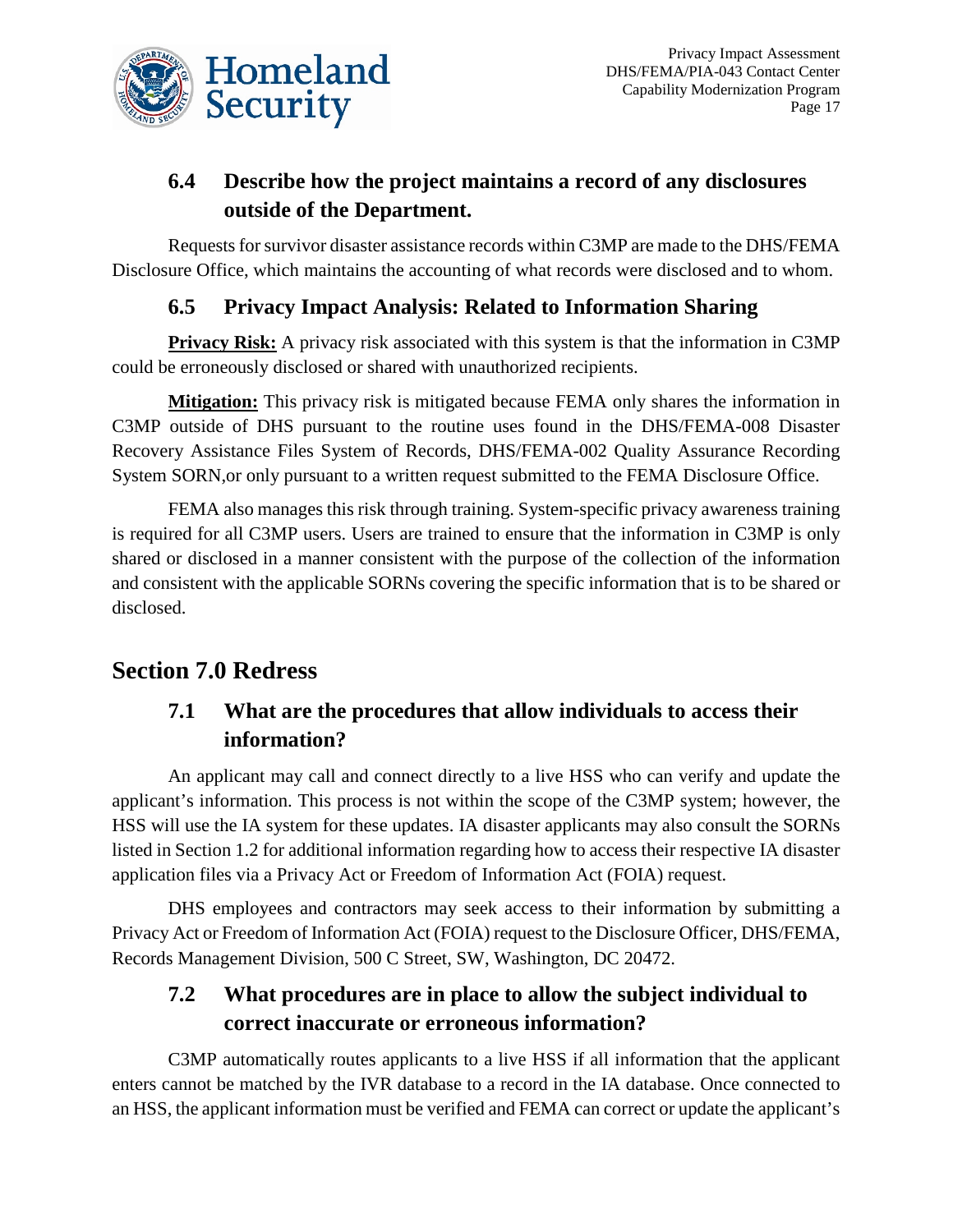

information. The HSS will verify the applicant's identity by asking for a combination of: first and last name, last 4 of the social security number, address, phone number and date of birth. These questions are used to verify the information that was given to FEMA during the applicant's initial intake.<sup>[11](#page-18-0)</sup> An applicant's information can only be updated with a live HSS and not through the automated system. IA disaster applicants may also consult the SORNs listed in Section 1.2 for additional information regarding how to access their respective information.

## **7.3 How does the project notify individuals about the procedures for correcting their information?**

Applicants are notified of the procedures for correcting their information through this PIA as well as through the SORNs listed in Section 1.2. An HSS may be reached via the toll-free number to provide notice to applicants regarding correcting their information. In addition, all notification, record access, and record correction procedures for are addressed, outlined, and described the SORNs listed in Section 1.2.

Furthermore, FEMA employees and contractors may request copies of their recordings.

## **7.4 Privacy Impact Analysis: Related to Redress**

**Privacy Risk:** A privacy risk associated with this system is that IA disaster applicants using C3MP will be unaware of the redress process.

**Mitigation**: This privacy risk is mitigated because C3MP automatically routes applicants to a live HSS to verify their information if the information they enter does not return a status record from the ODS via the self-help option. In addition, this PIA and the SORNs listed in Section 1.2 provide notification of the redress process.

**Privacy Risk:** There is a risk that the FEMA employees and contractors do not have adequate redress opportunities to correct, amend, or access their information in C3MP.

**Mitigation**: FEMA employees and contractors whose information is in C3MP are informed of the appropriate redress mechanisms through the required C3MP user training. For example an employee would notify his or her supervisor if he or she found that C3MP contained any erroneous PII about him or her. In addition, this PIA and the SORNs listed in Section 1.2 provide notification on redress.

<span id="page-18-0"></span> $11$  This verification process falls outside the scope of C3MP and will be discussed more fully in a forthcoming Individual Assistance PIA.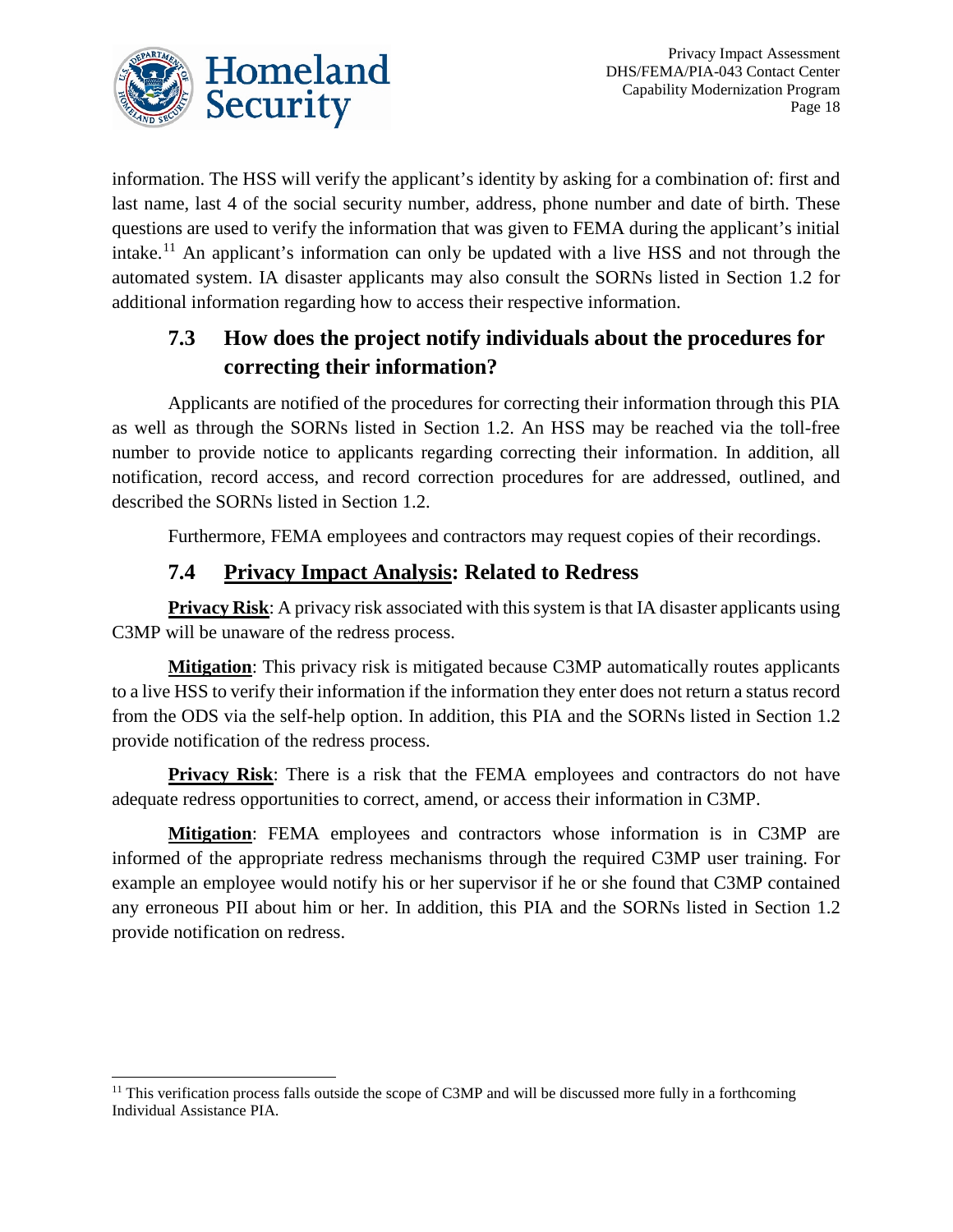

# **Section 8.0 Auditing and Accountability**

## **8.1 How does the project ensure that the information is used in accordance with stated practices in this PIA?**

Access to the system is role-based; therefore, FEMA users have access only to the portion of the data required to perform their official duties. FEMA ensures that the practices stated in this PIA are followed by leveraging training, policies, rules of behavior, and auditing and accountability.

## **8.2 Describe what privacy training is provided to users either generally or specifically relevant to the project.**

All FEMA employees and contractors are required to complete initial and annual privacy awareness training. Authorized users of C3MP are also trained according to their access rights. All users are required to meet the system-specific privacy awareness training that is administered in a designated training environment.

## **8.3 What procedures are in place to determine which users may access the information and how does the project determine who has access?**

In instances in which the personal information of applicants stored in C3MP is viewable, it may only be viewed by authorized personnel with the appropriate user roles and training and a relevant "need to know." Authorized personnel are determined by supervisor appointment. This process ensures that privacy and information safeguarding requirements are met by limiting access to sensitive information to only those users whose operational role and mission warrants such access. The information within the system is further protected by the use of identification and authentication controls, access control lists, and physical access controls to the IA disaster application. Also, there are standard operating procedures (SOP) for reference and an information system security officer (ISSO) who provides security guidance over the project. Contractors working for FEMA must undergo the suitable clearance process prior to being authorized access to FEMA IT systems.

## **8.4 How does the project review and approve information sharing agreements, MOUs, new uses of the information, new access to the system by organizations within DHS and outside?**

Currently, the C3MP does not require information sharing agreements or MOUs, however, the project has a process to review such agreements as necessary. This process involves program stakeholders, information system security officers, the Office of Chief Counsel, and the FEMA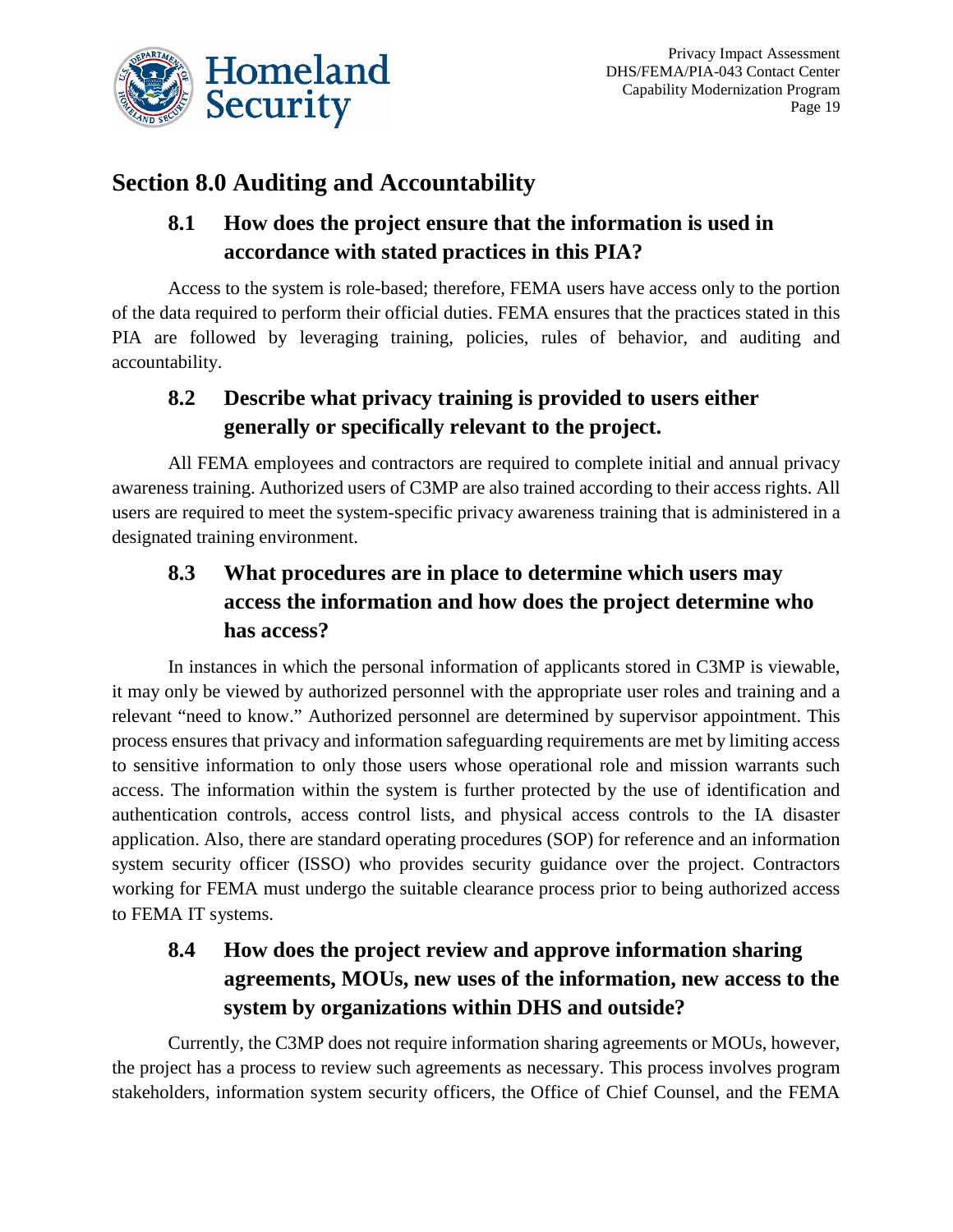

Privacy Impact Assessment DHS/FEMA/PIA-043 Contact Center Capability Modernization Program Page 20

Privacy Officer. Similarly, C3MP will leverage its stakeholders in the process of reviewing and approving any new uses for the project. If new uses are contemplated for the C3MP platform or its information, FEMA will update the required privacy compliance documentation.

## **Responsible Officials**

William H. Holzerland Senior Director for Information Management Department of Homeland Security

## **Approval Signature**

Jonathan R. Cantor Acting Chief Privacy Officer Department of Homeland Security

\_\_\_\_\_\_\_\_\_\_\_\_\_\_\_\_\_\_\_\_\_\_\_\_\_\_\_\_\_\_\_\_